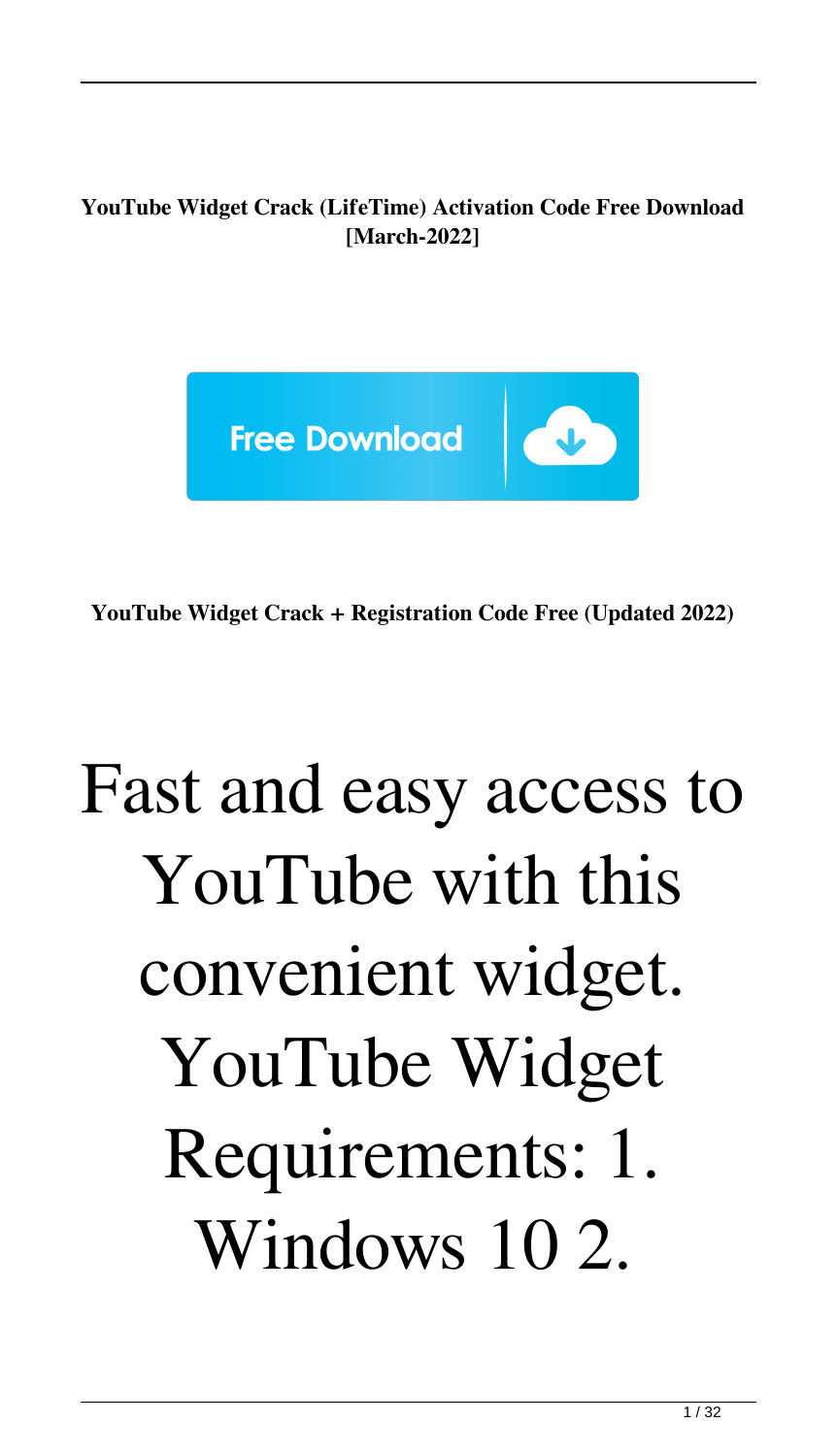Internet Explorer 11 I've worked in the database world for a long time and I must say that I feel honored to have been part of this trend. The search for more efficient methods to assist in the performance of a company's business process has attracted a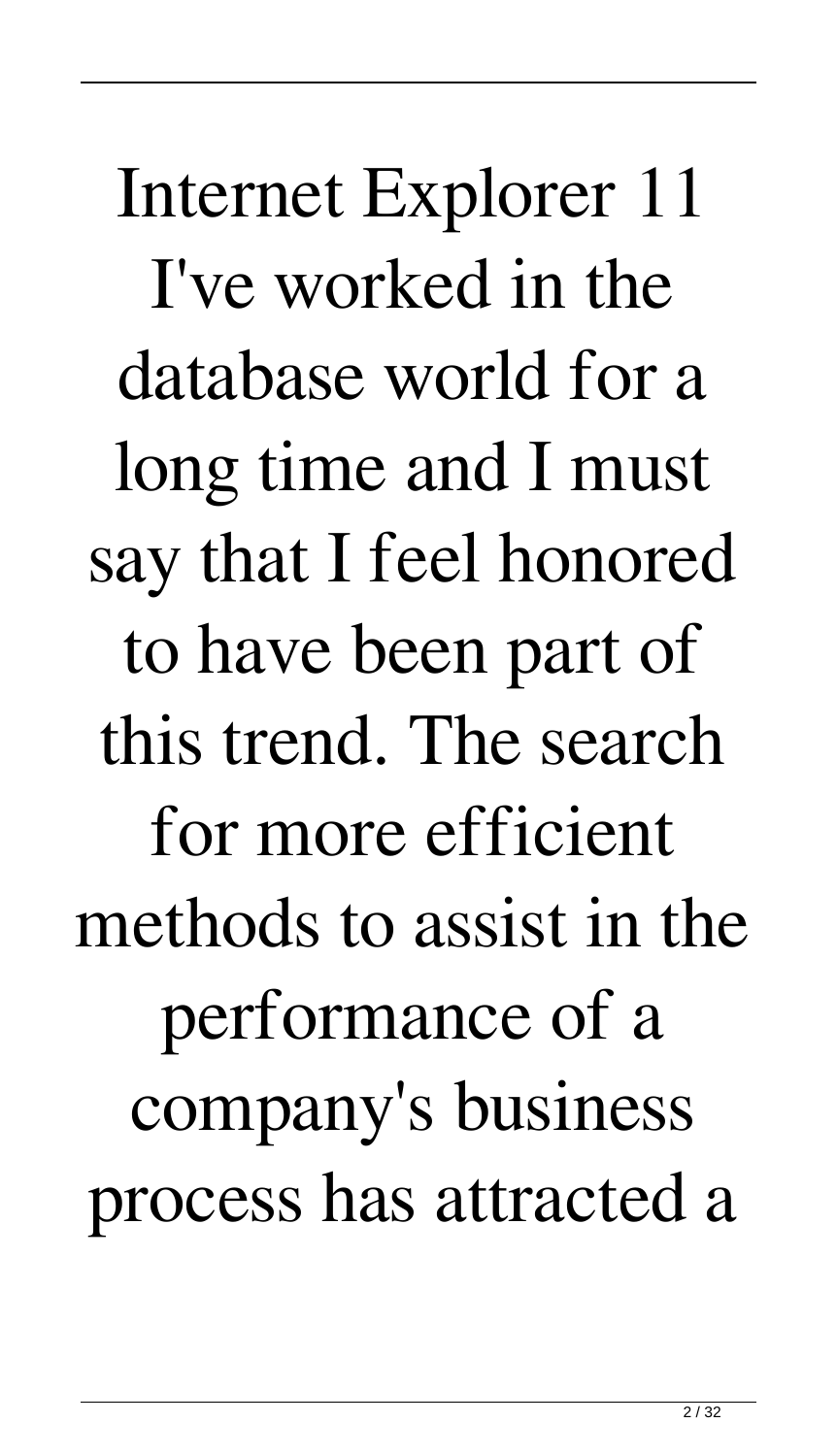lot of interest over the years. This is a trend that does not appear to be going away in the near future. However, the struggle to create a more streamlined means of accessing data is a never ending game. Now, I know that there are a lot of good (and great)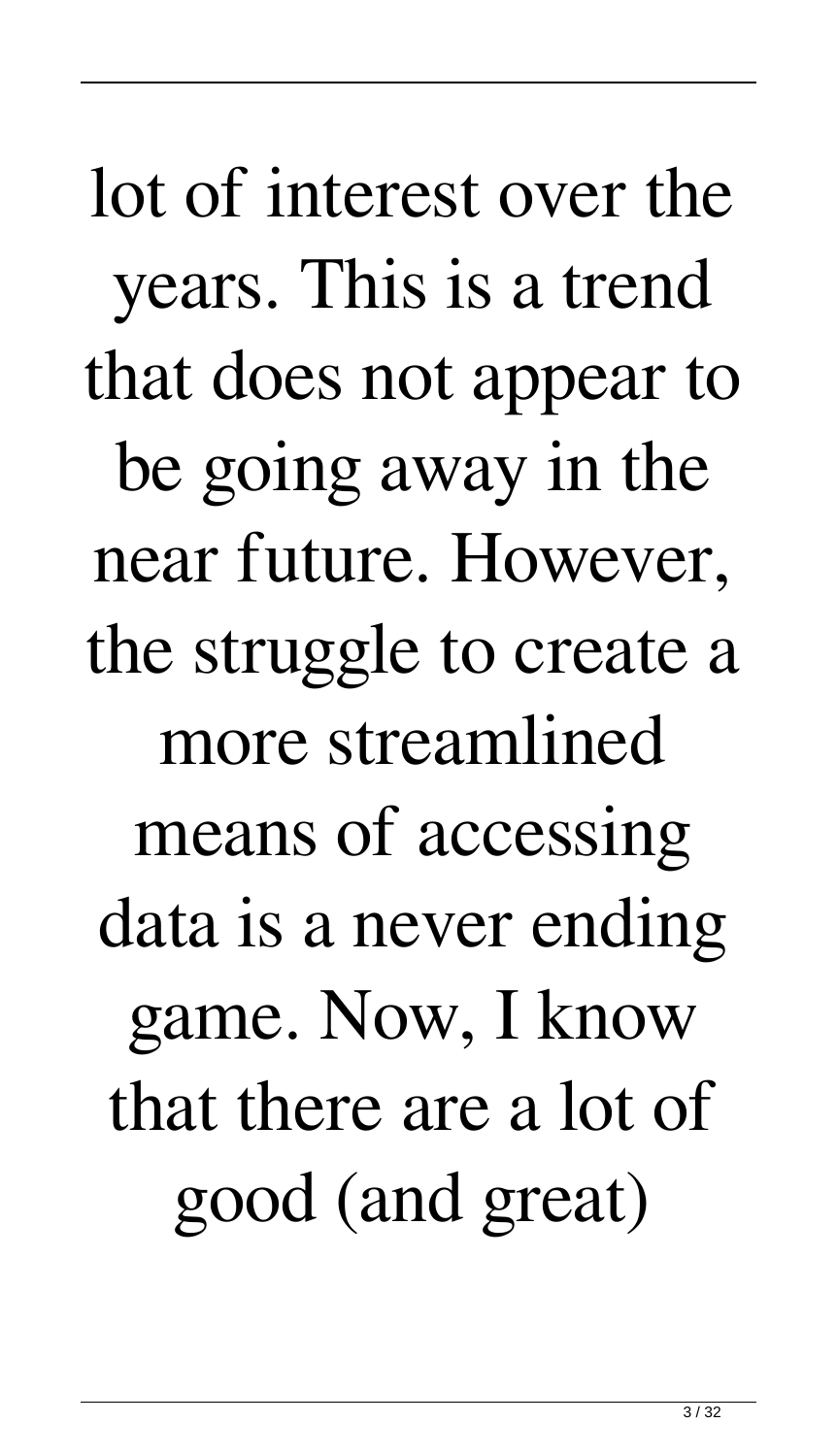reasons for you to use Excel and Access. They're easy to use, and they're familiar to everyone. But if I may ask, why would you even consider trying to do something different? Well, I've done it, and it worked very well. And, it's not something that I'm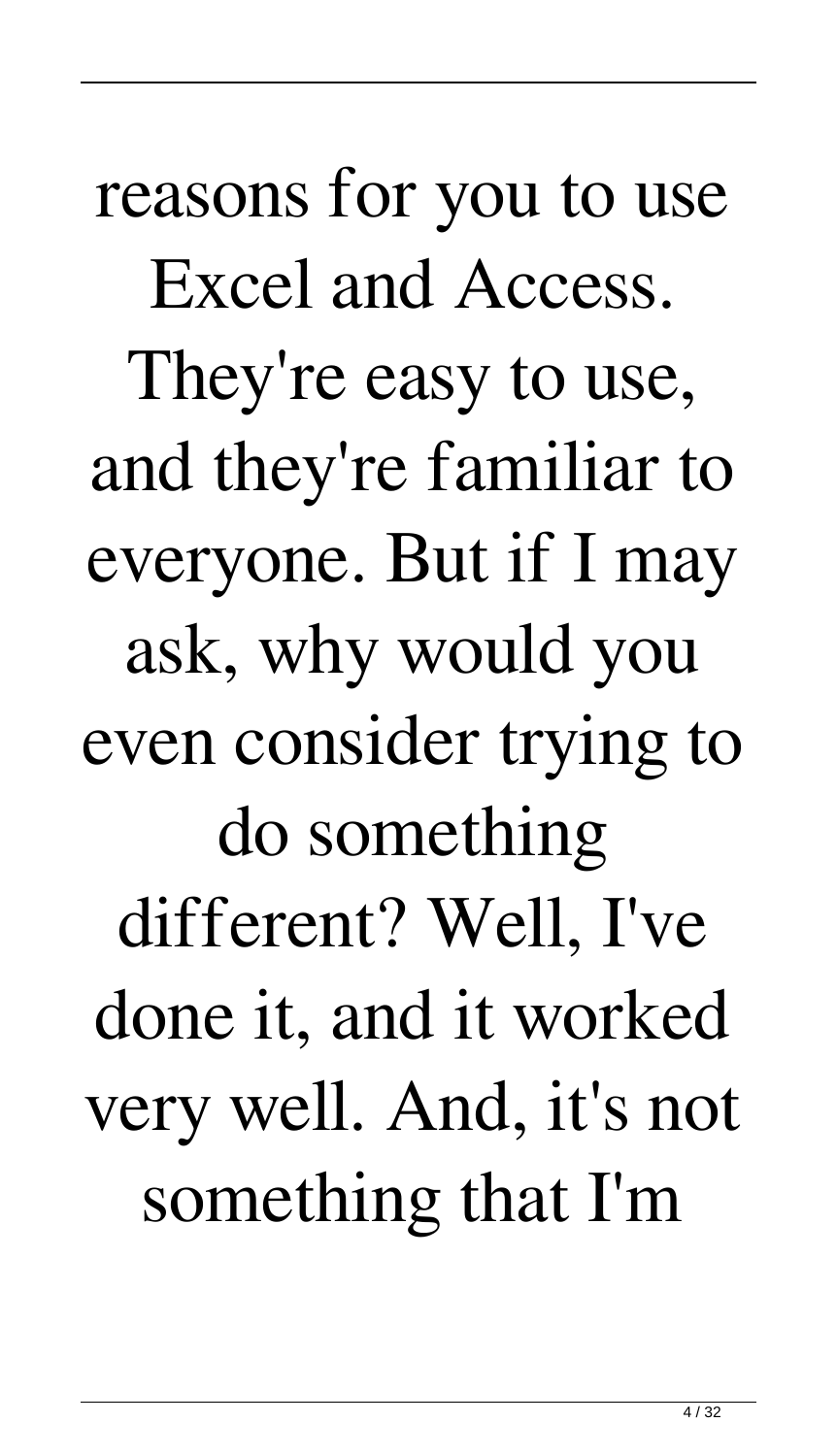willing to leave alone. I've recently been talking to people and giving presentations on the subject. And I've learned some new tricks that may work for you too. So, I'm going to share a few of the things I've learned in the hope that you too can help your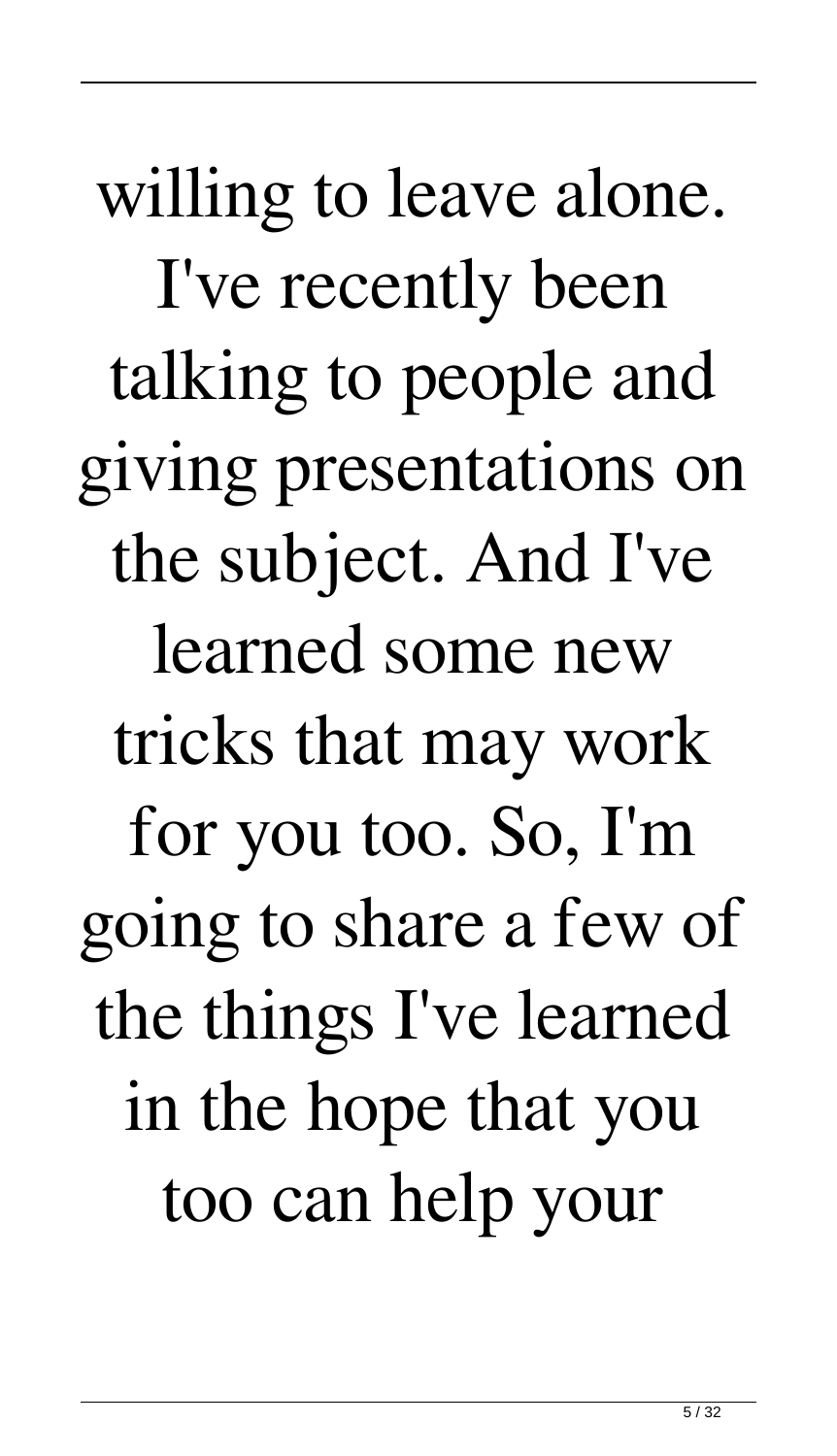company's business process become more efficient. 1. What's a database? That's a question that most people have on the tip of their tongue. And the answer is simple, but there is a little bit of confusion. A database is a computer file containing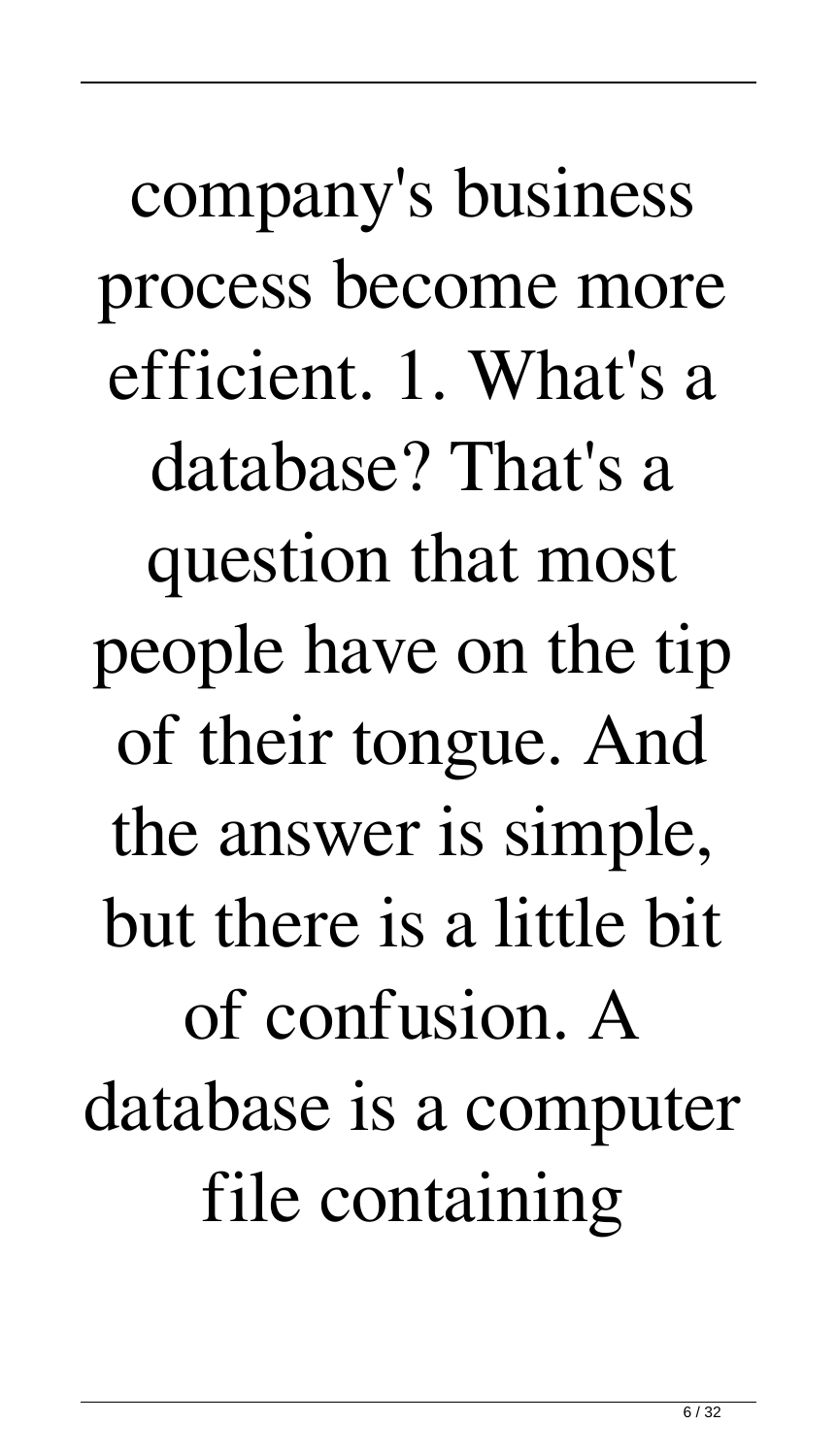information about a company's business. That business may be anything from a supermarket chain, to a hospital, to a technology company. What's the difference between this file and an Excel spreadsheet? Well, a database is not a spreadsheet. It's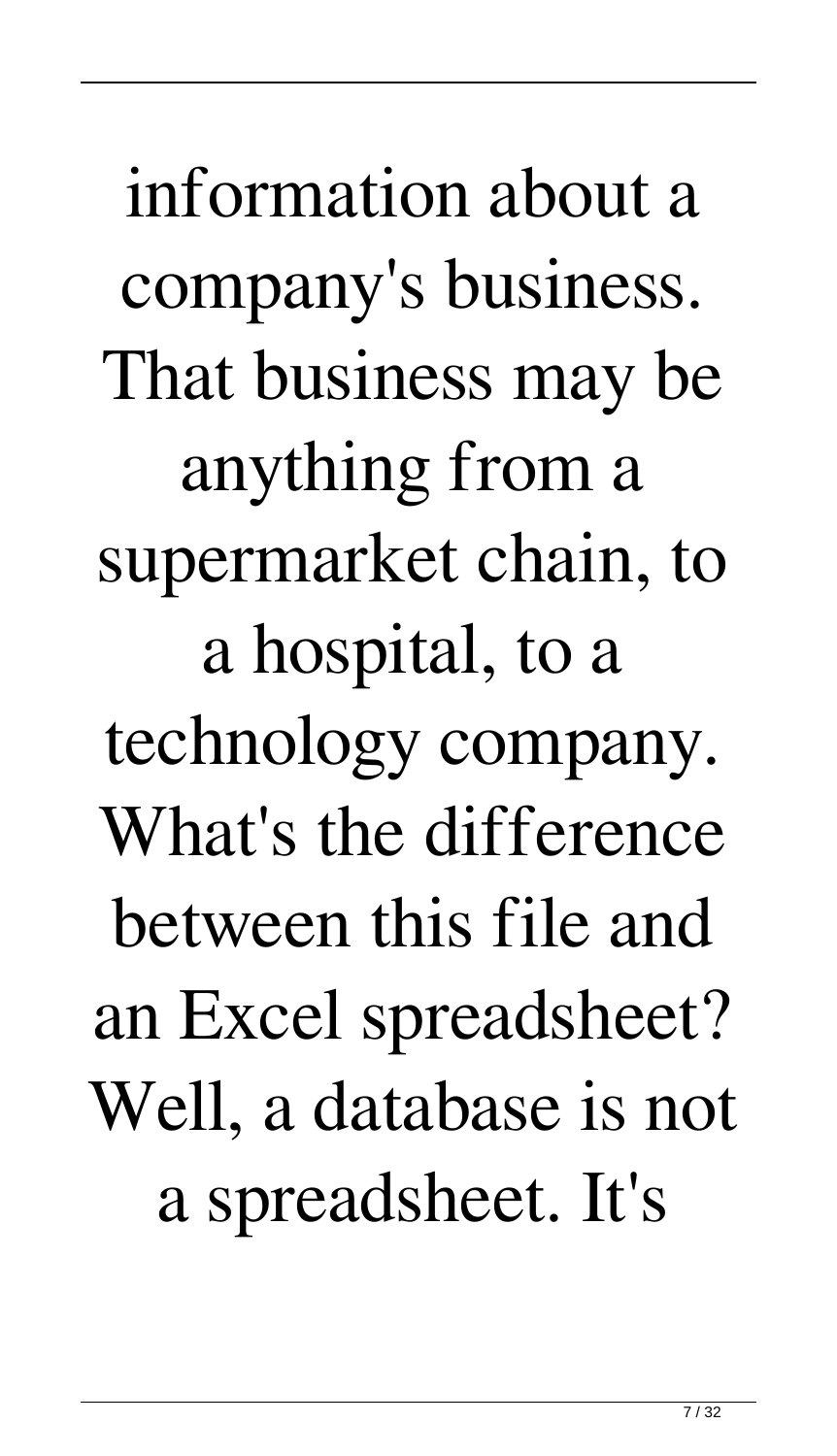actually just another form of storage. However, it's organized into a specific set of rules that allow it to look like a spreadsheet. 2. If it's a spreadsheet, why use a database? If you have a spreadsheet, why would you even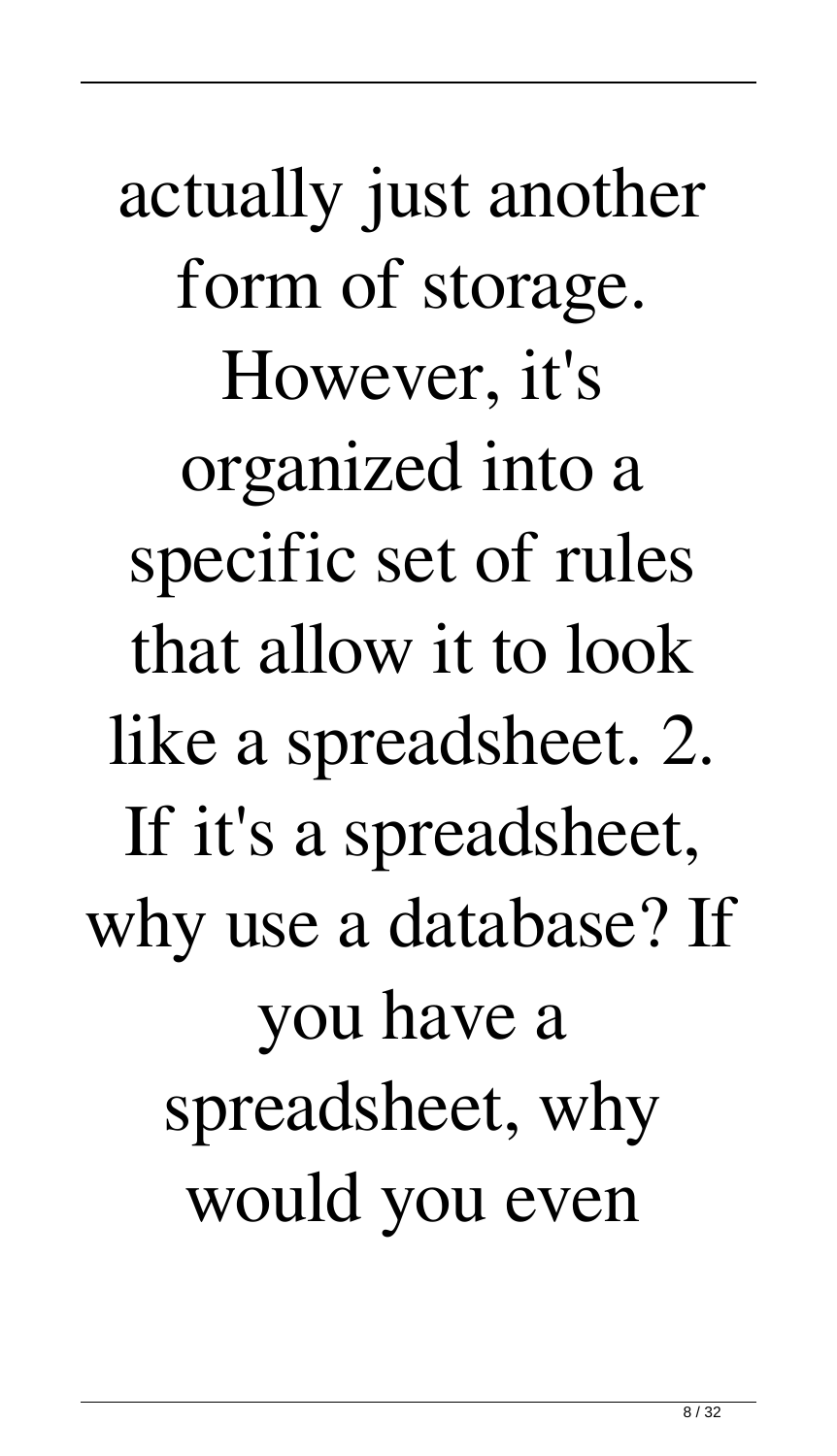consider a database? Well, it's actually not a question. You use a database because you want to store more data and you want to manage that data in a systematic manner. In a spreadsheet, your data is stored in rows and columns. But that's only one form of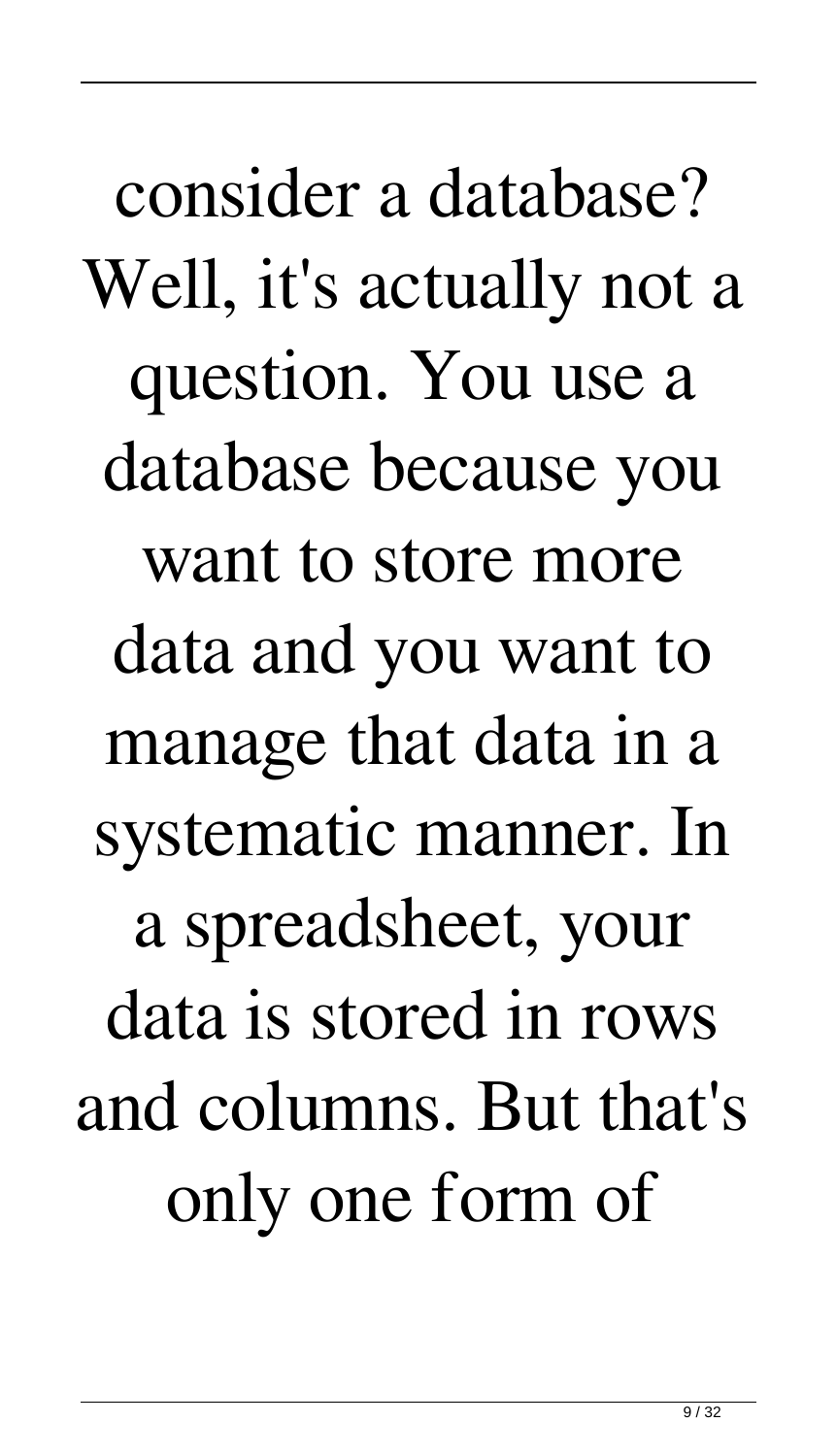organization. You can also organize your data by date, time, employee or any other way you'd like. A database is organized by tables. Tables are a very common part of many spreadsheet programs. But a table

**YouTube Widget Crack + Torrent**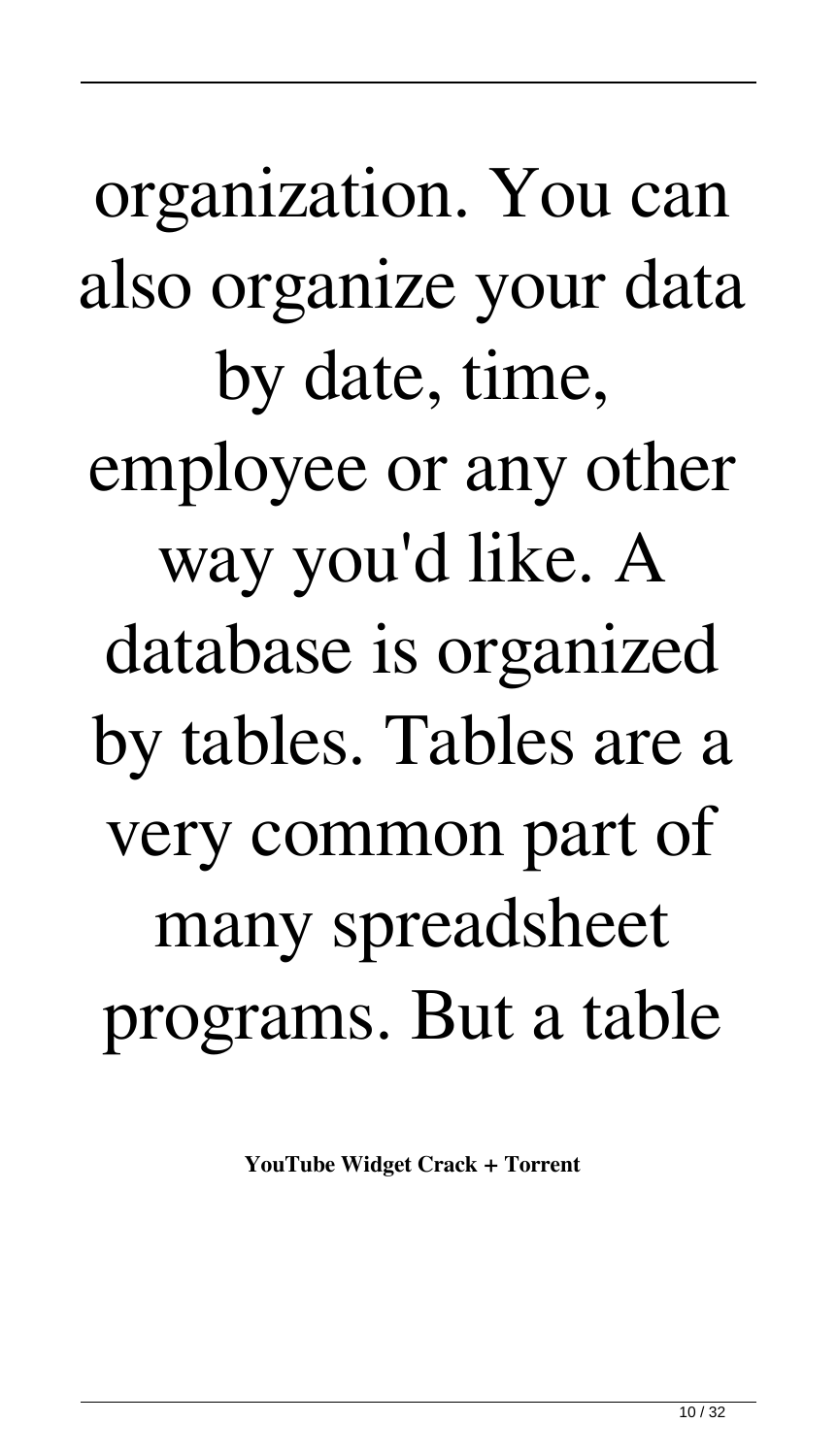--YouTube Widget is a program designed to provide you with a simple and comfortable method to search for videos on YouTube. --The program runs on a JavaScript runtime which is embedded in any Web page. --This enables it to be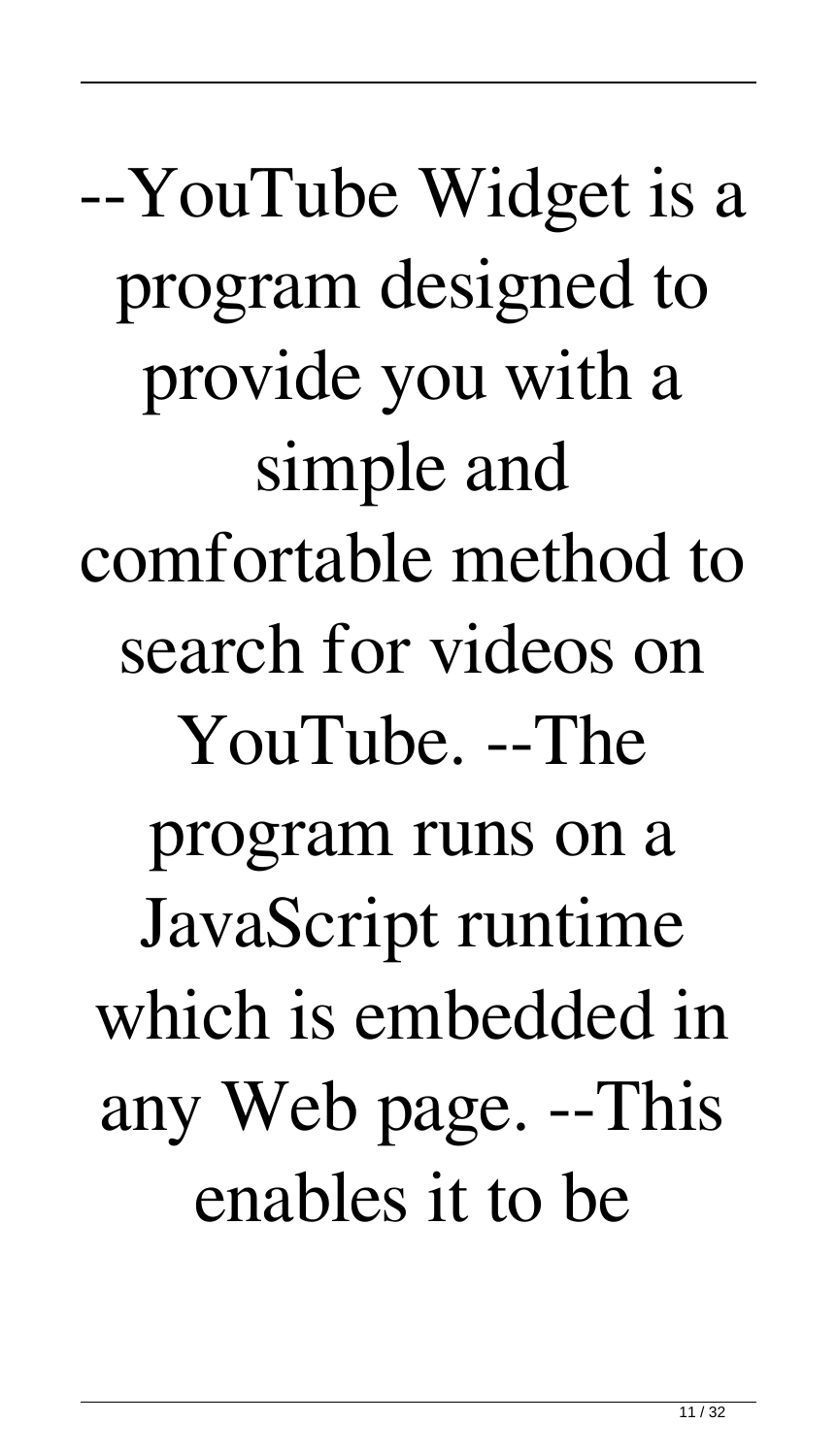installed on any Windows computer and make it possible to display videos on it. --The YouTube Widget engine is a free browser extension that is used to build web widgets. --Once installed, the widget displays a simple window comprising a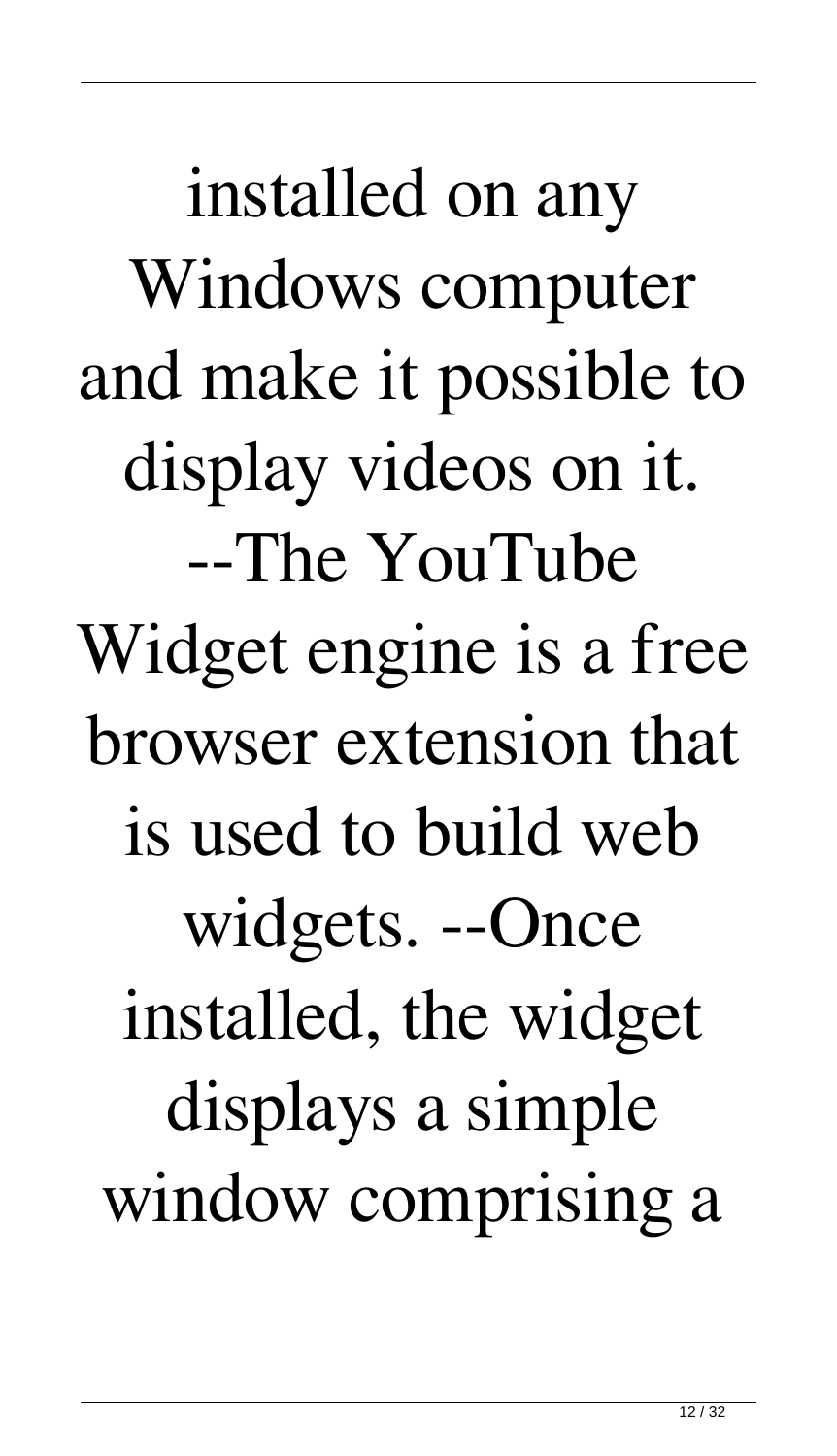retractable search form and a playback screen. --In order to start a new search, you must enter the desired keyword within the form, set the sorting options and press the 'Submit' button. --The search results are neatly displayed, enabling you to easily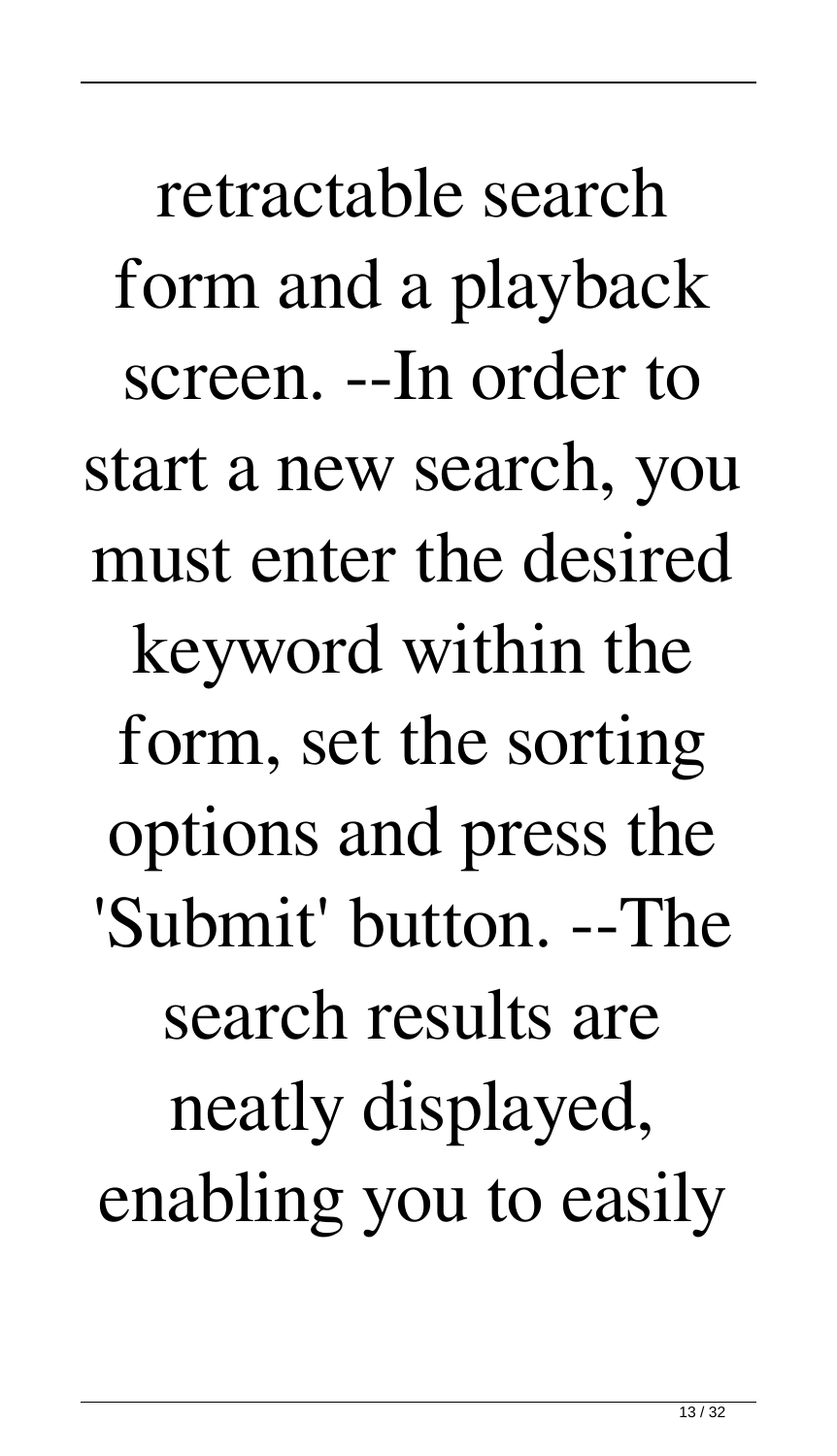navigate to the one you want to watch. Videos can be sorted by relevance, last update date, number of views or rating. --Clicking on any of the generated results sends the video to the built-in player, enabling you to watch the video without accessing the YouTube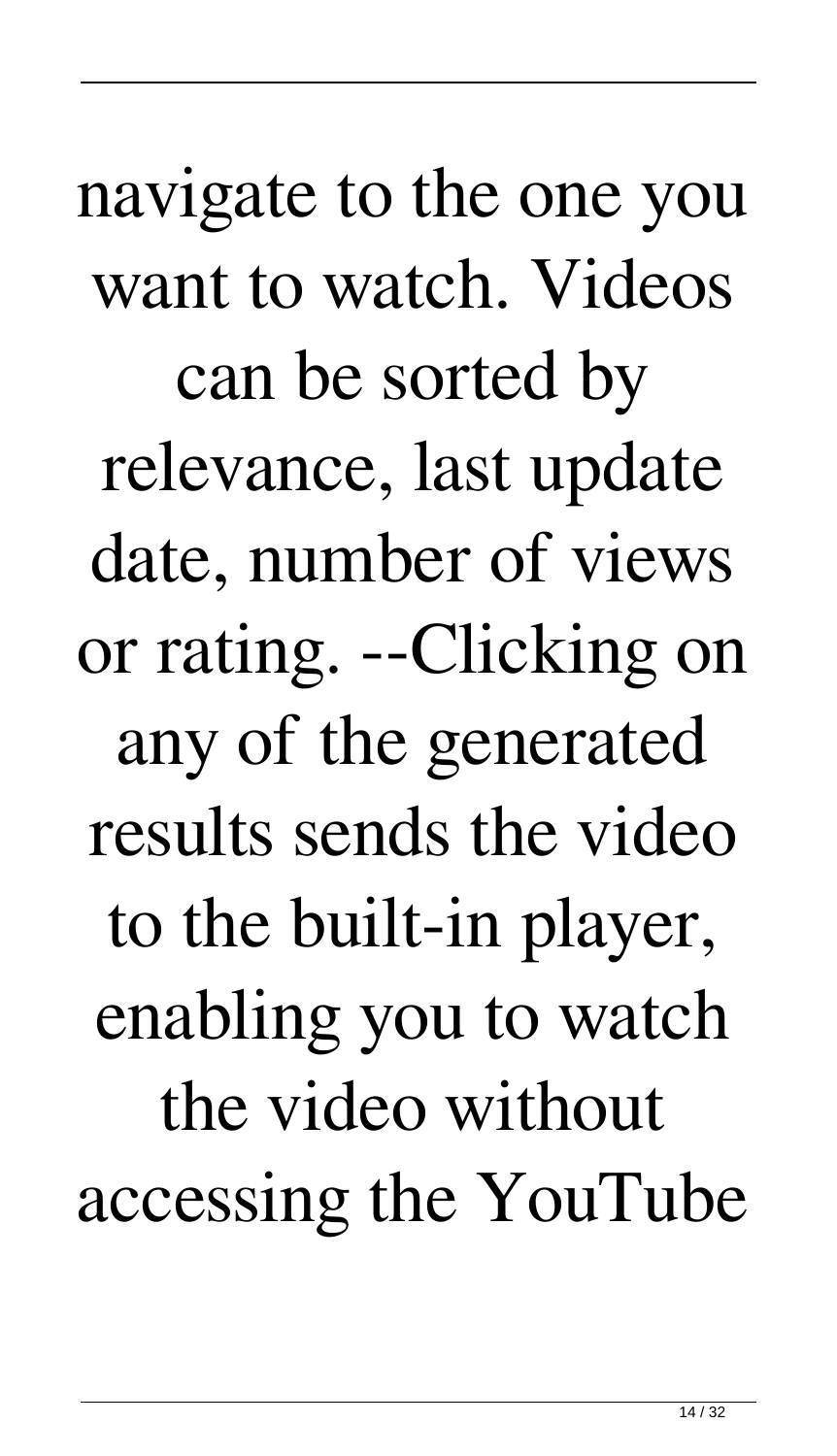website in your browser. --The application requires Internet access. --YouTube Widget has been tested on Windows 7 and it is compatible with the latest versions of Windows. Brass Check Tube has been updated and released for the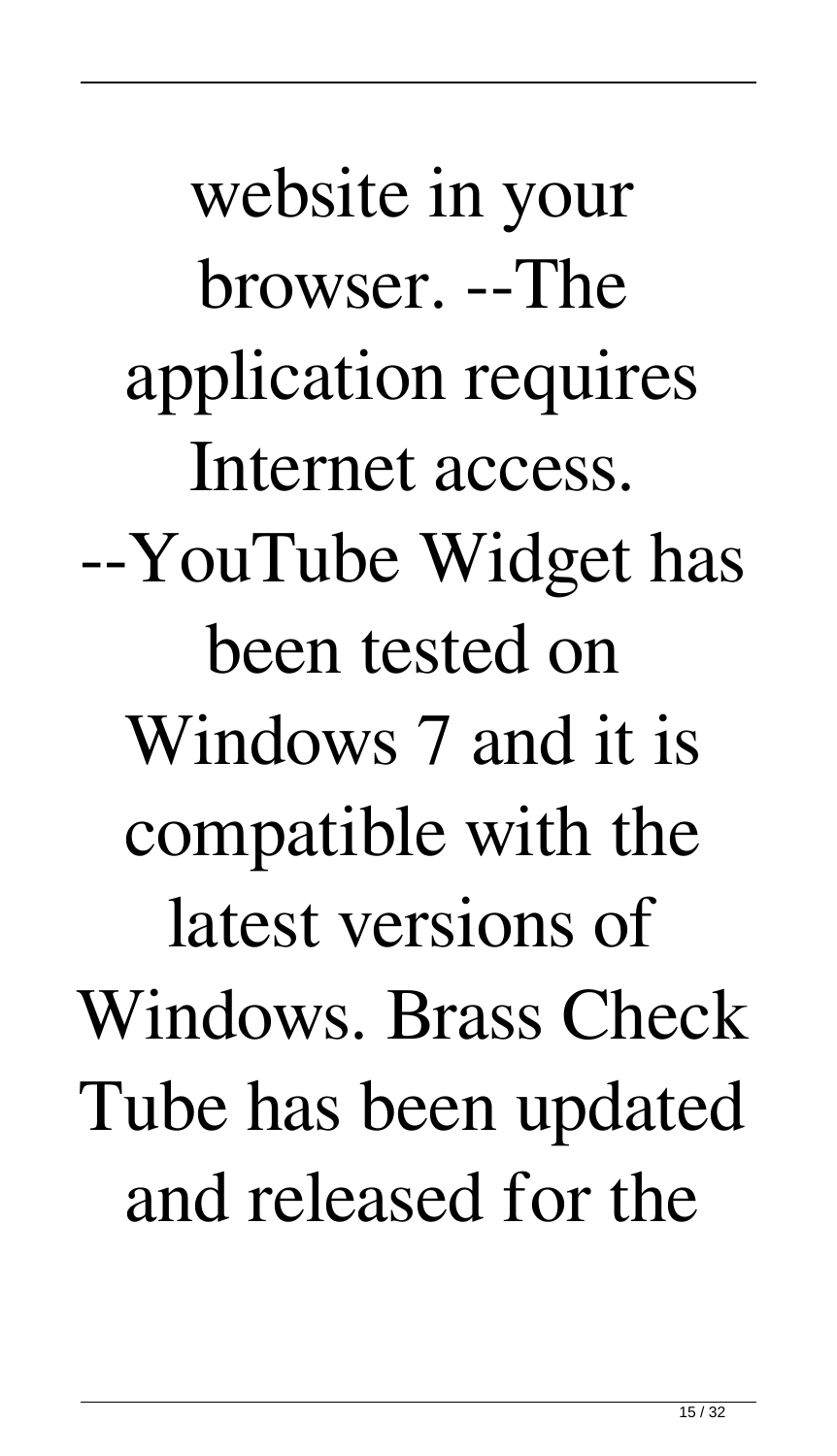newest version of Google Chrome. It is currently the best Chrome extension for tube sites. Version 0.9.5.2 fixed the previous vulnerability found in earlier version. This new version uses the latest version of all its dependencies. Brass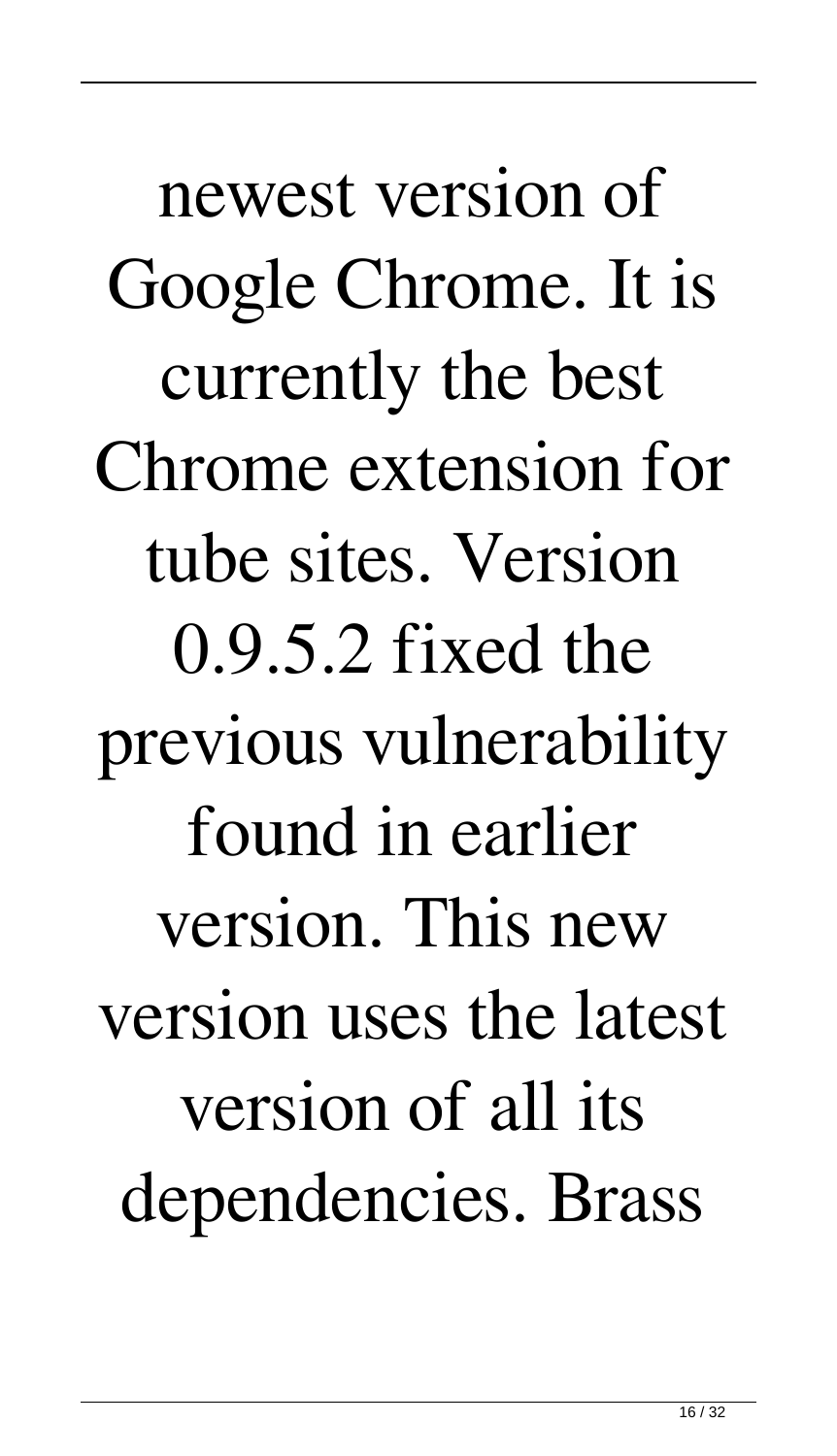Check Tube 0.9.5.2 has the following list of changes: - fixed the vulnerability in previous version fixed the bug that prevented it from working with Google Chrome - added more websites to it's databases - updated all the included files So,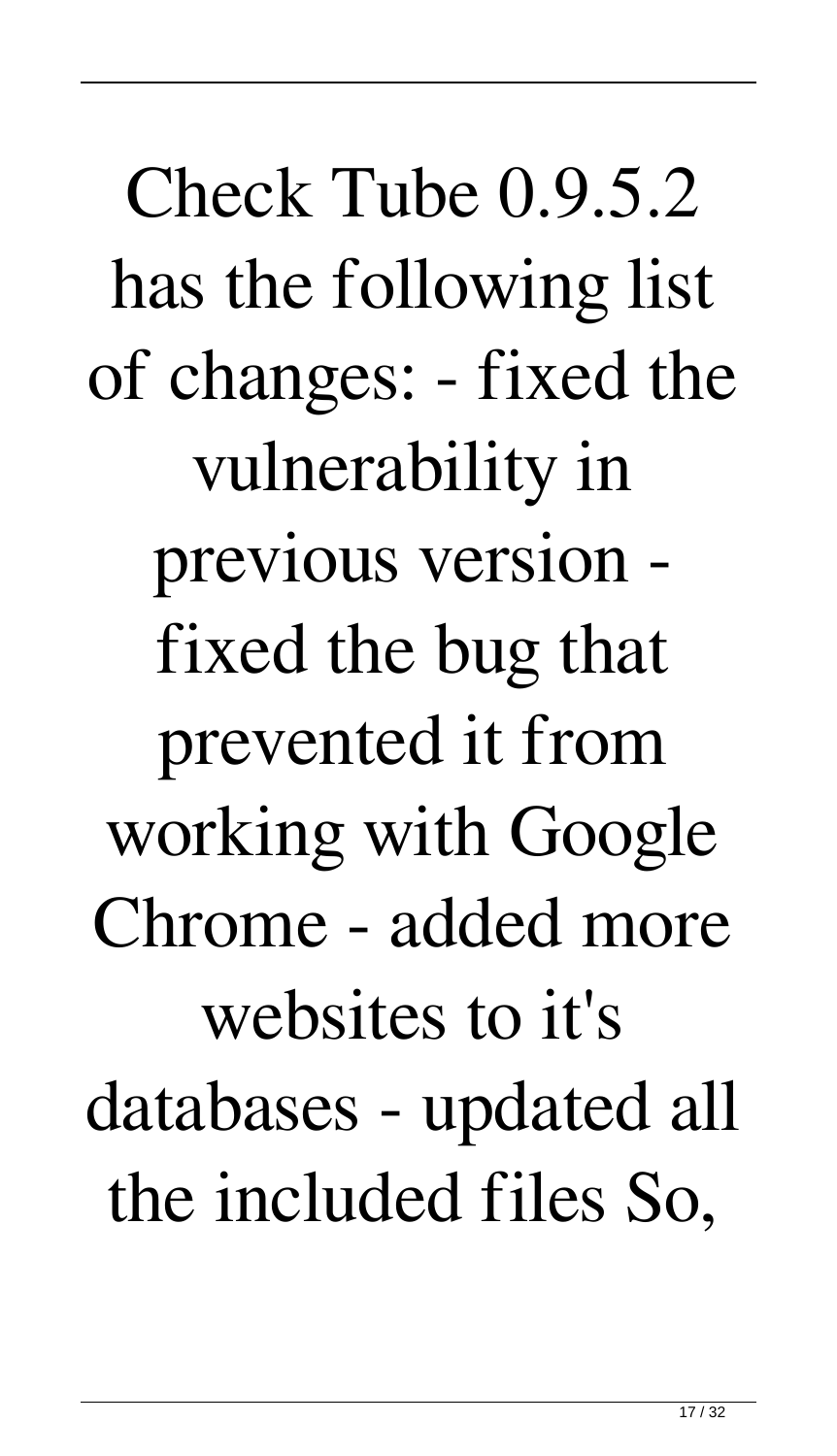if you are using Google Chrome, please try it and let us know if the problem has been resolved. Do you want to increase the performance of your browser? This extension was developed by the creators of our Categorized Browser,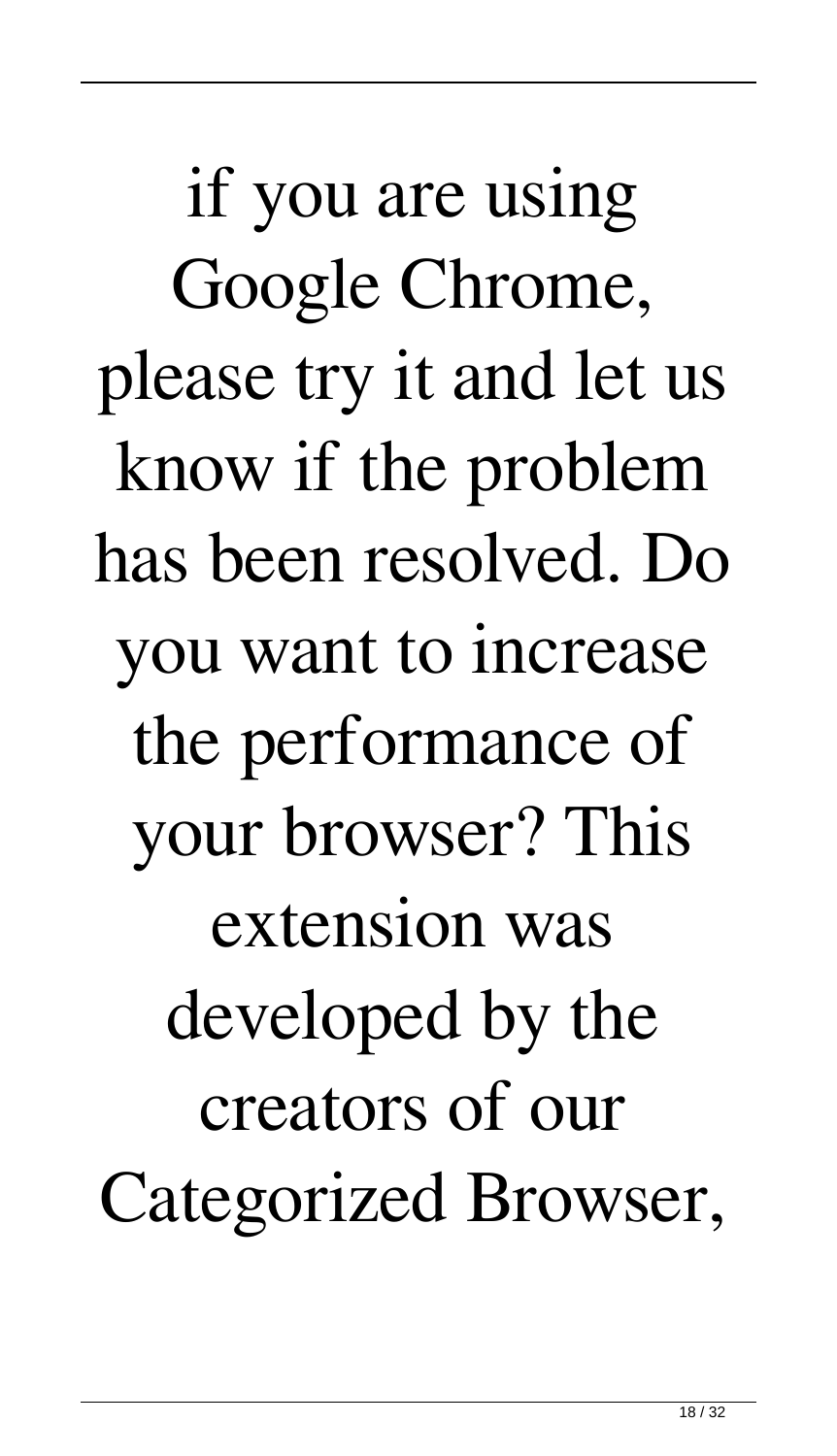an extension which helps you to manage your tabs, bookmarks and add-ons. The extension requires an extra 5 MB of space to be installed. It only affects a limited number of websites (including YouTube and Facebook). Short for JW Player Media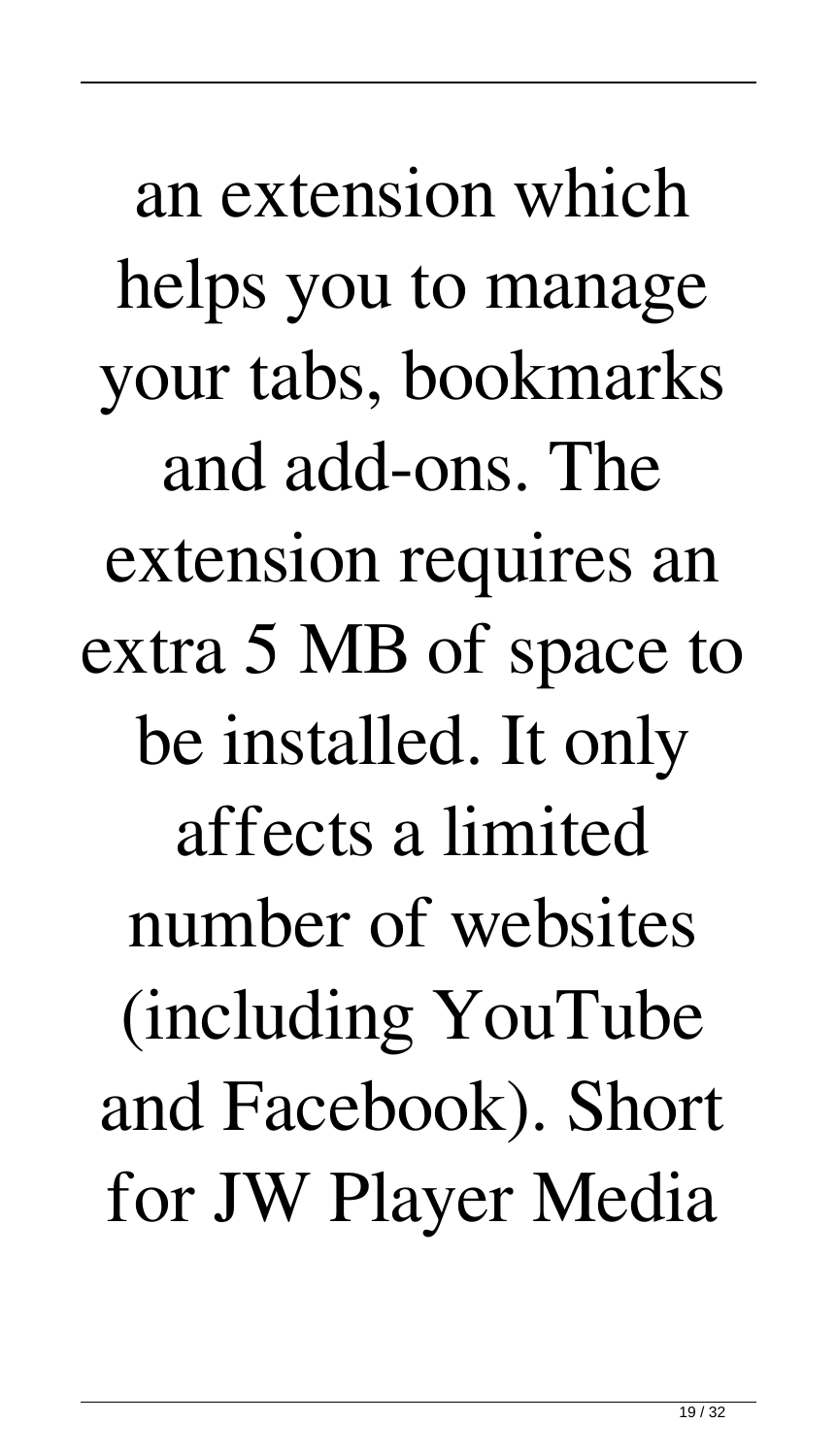Player, JW Player is a free flash video player and it enables you to access a variety of video formats from many sources like YouTube, Vimeo and Dailymotion. You do not need to be a member of JW Player to access its features. 77a5ca646e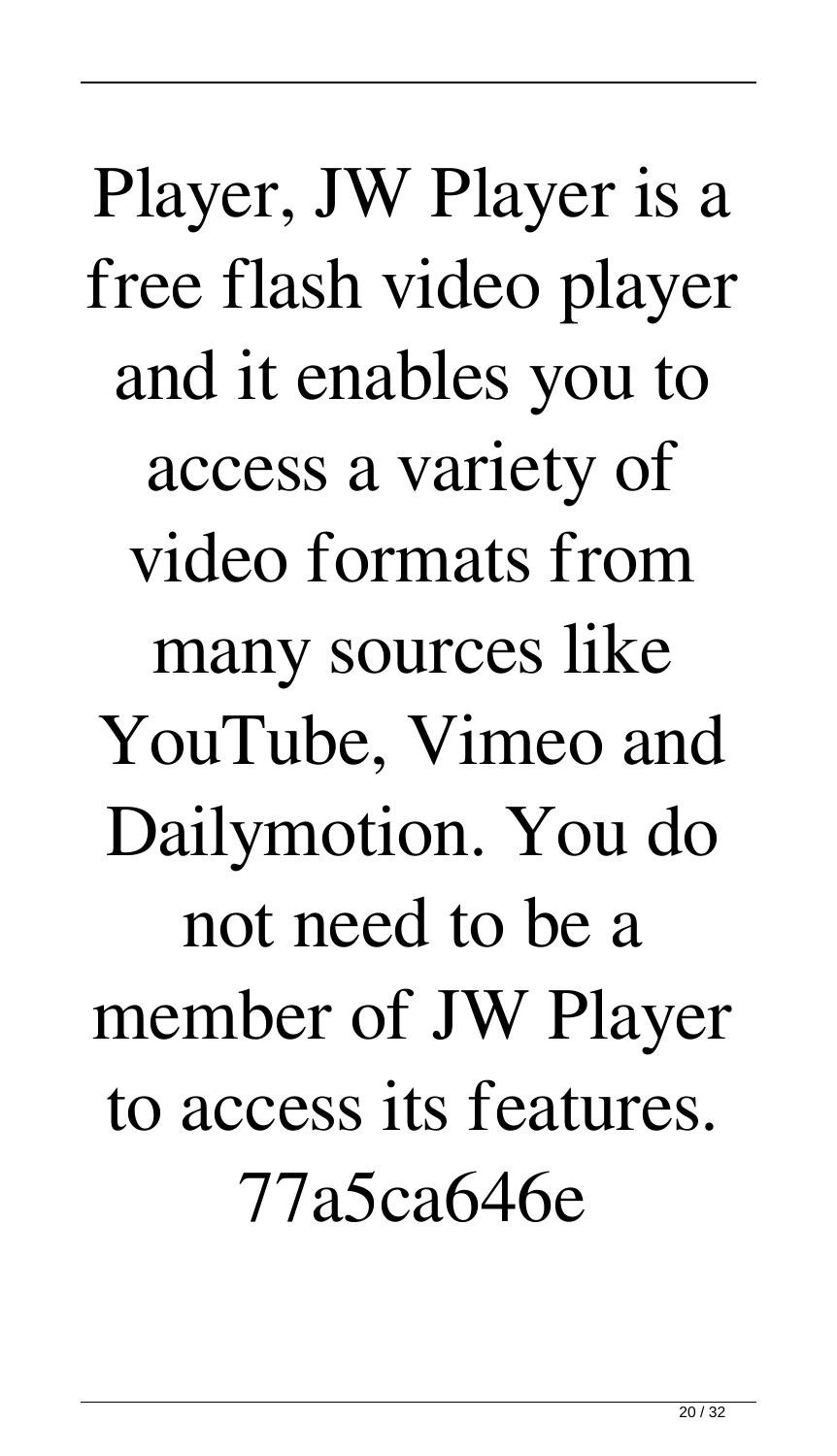# The YouTube Widget allows you to search for videos directly on your desktop. Videos are displayed on your desktop and can be played right there with a built-in player. Screenshots YouTube Widget Screenshots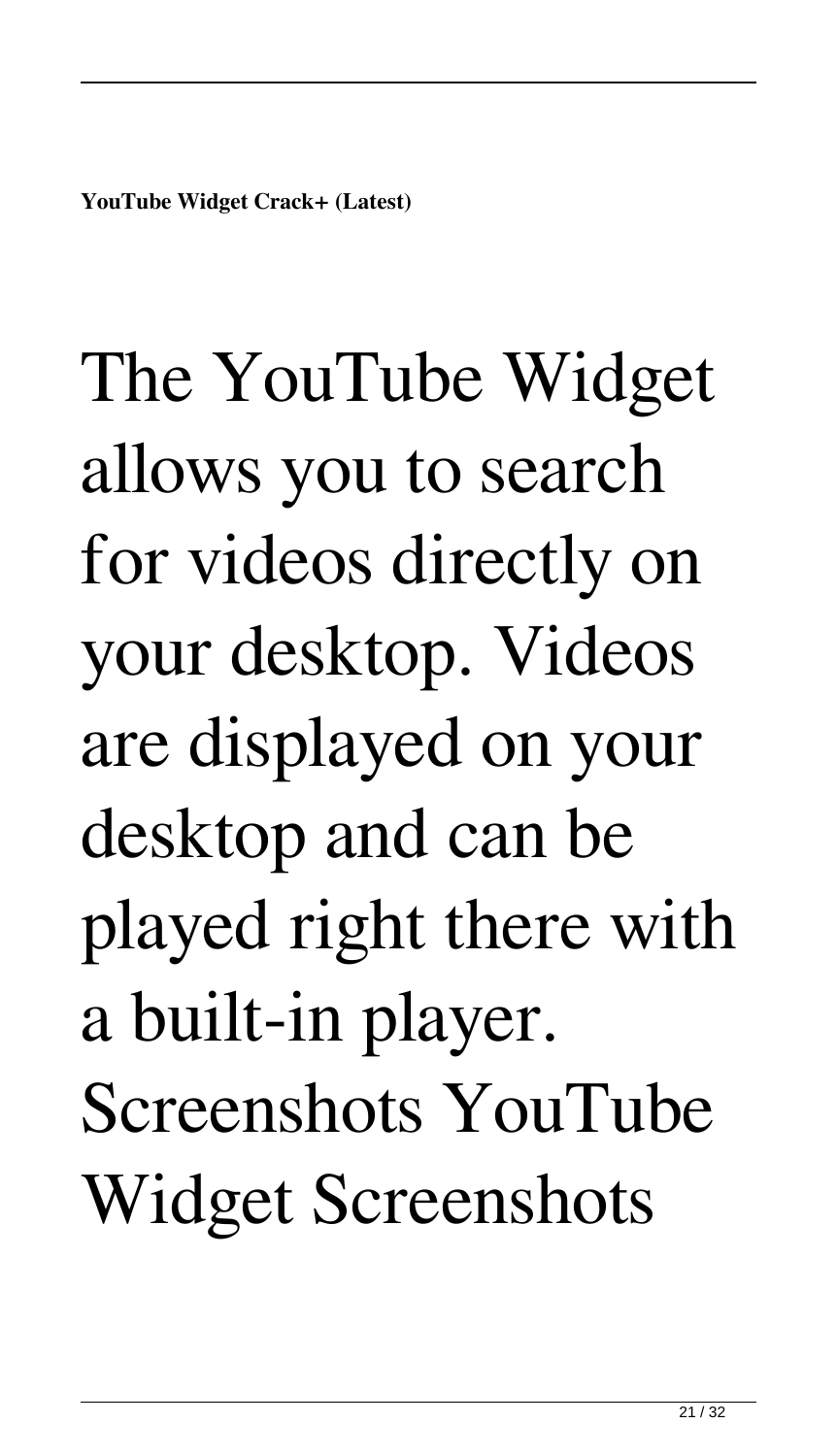YouTube Widget's Publisher Related Software I started using RSS reader about 20 years ago. It is a standard thing to do and allows me to read articles from different sources and republish it on my websites, blogs or RSS readers. Sometimes I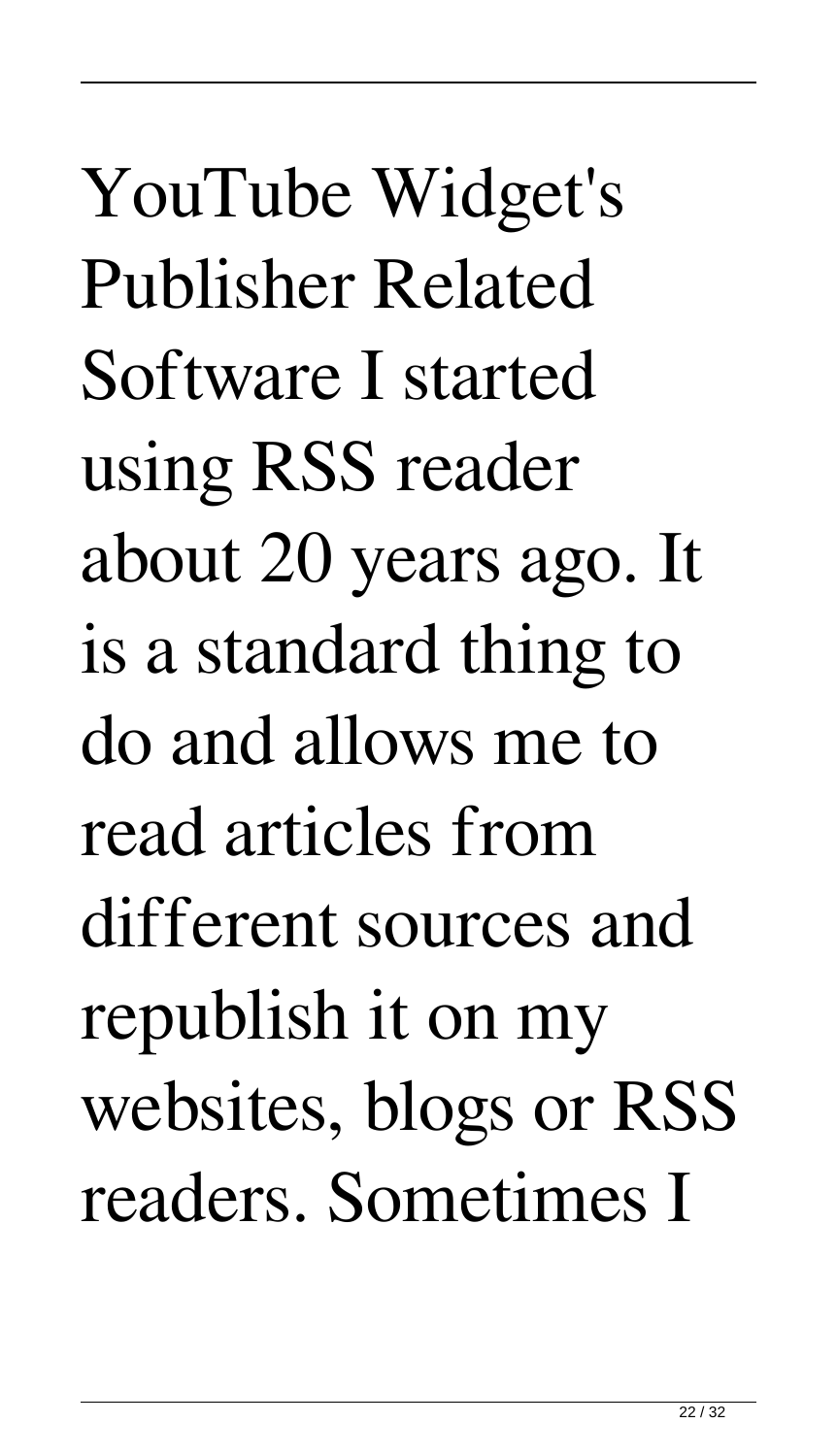even copy the whole articles and paste it to a document. When I was a teenager I used WinNews to read the news. It was available on the internet and you could read about any topic. These days the world has become connected, and you can find anything on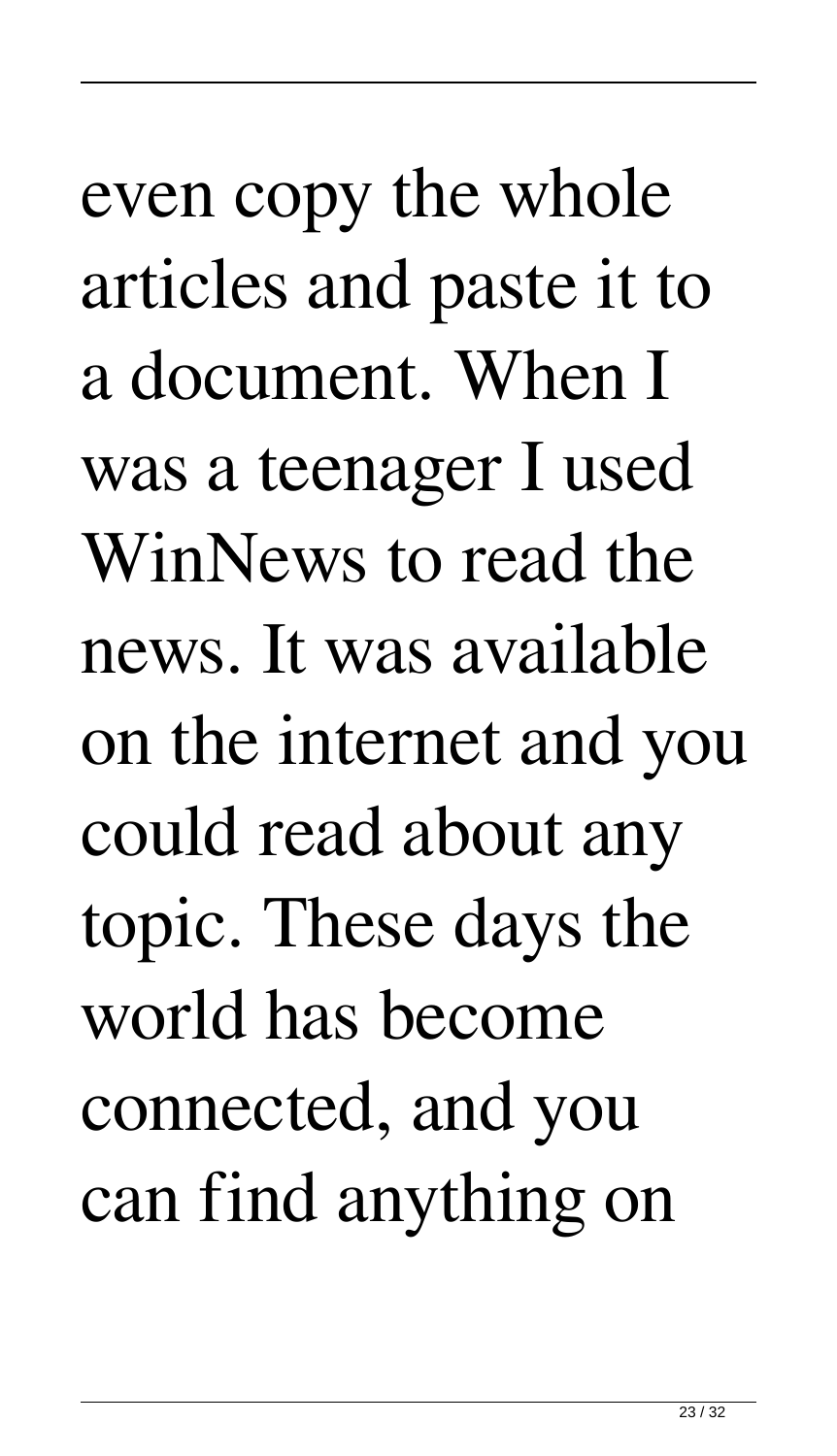the internet in... I am a huge fan of Google Reader and use it for months. It is a great tool to keep track of your RSS feeds and read your favorite blogs. In order to start using the RSS feeds, you need to add the RSS feeds to your account in order to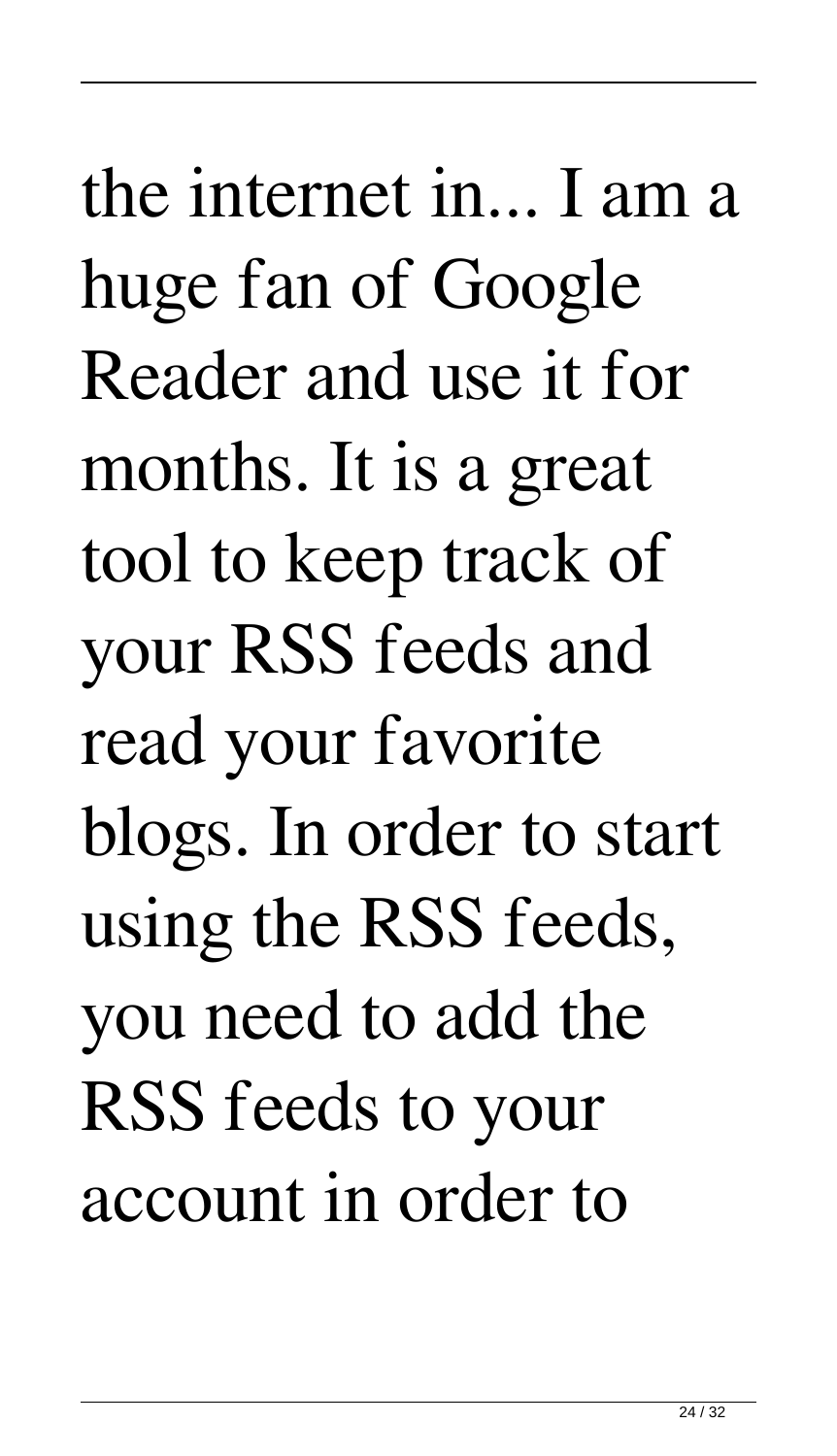sync it. Unfortunately, there are a few problems with this process. First of all, you need to login on your Google account and sign up for a Google account. The bad news is that you need... Google Analytics is a free service from Google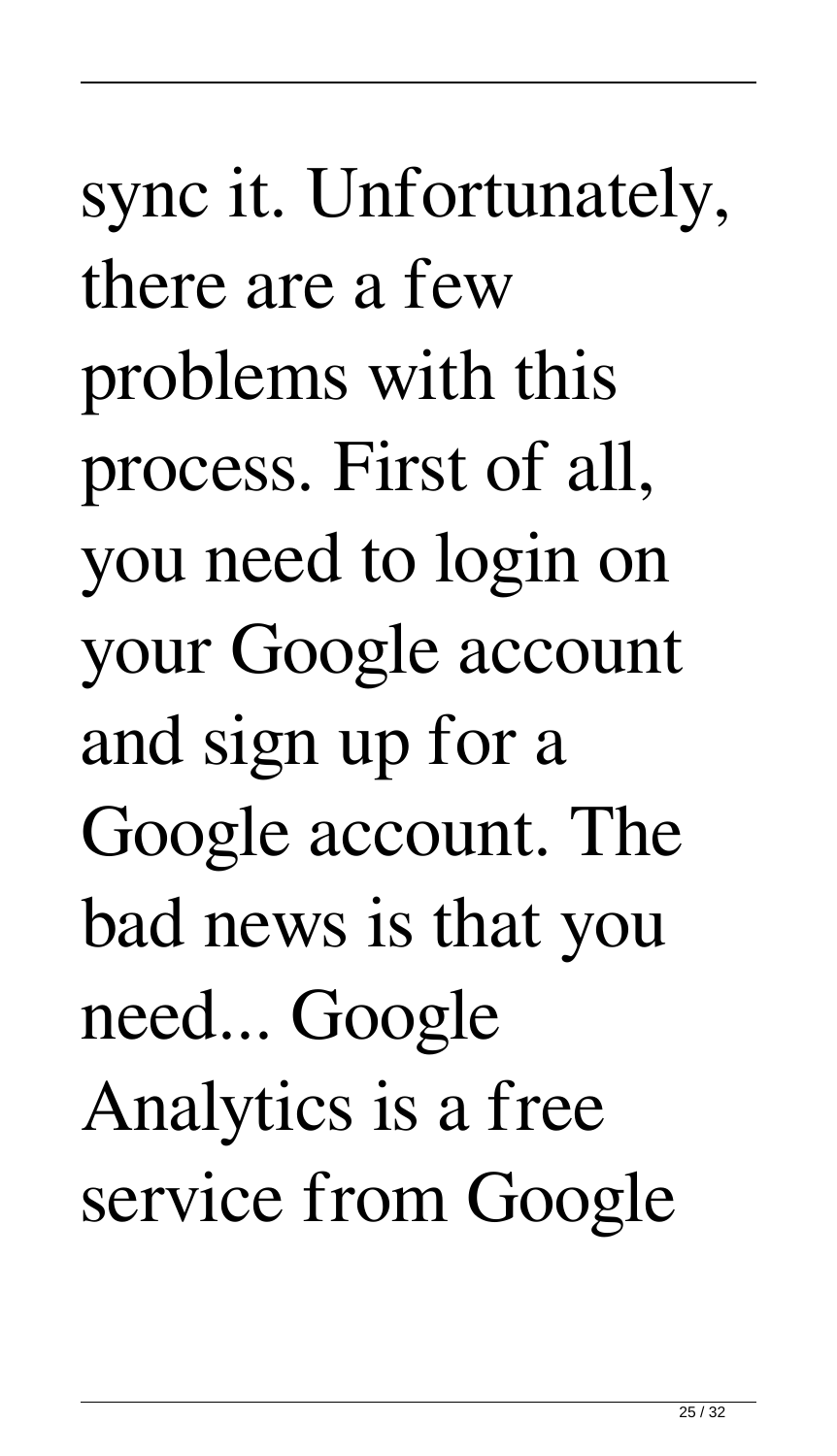that enables you to track the behavior of your website users. Google Analytics has the ability to track many different details, including the users' browser version, browser settings and IP address. These details are used by Google Analytics to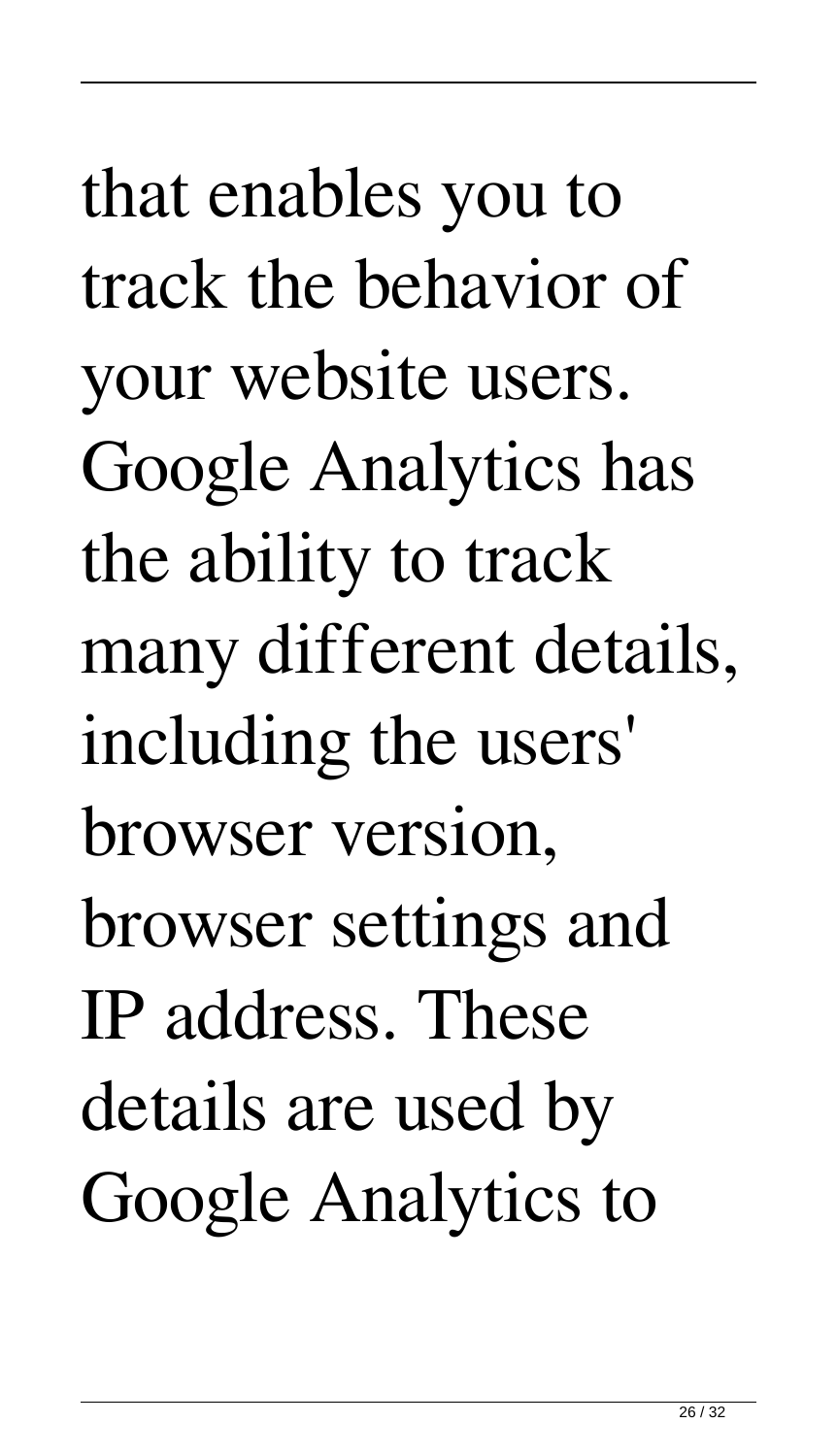help you improve your site. Most people have at least one or more websites that they visit frequently. For these people, bookmarking websites is a great way to store webpages and quickly access them later on. If you are one of these people and you want to create a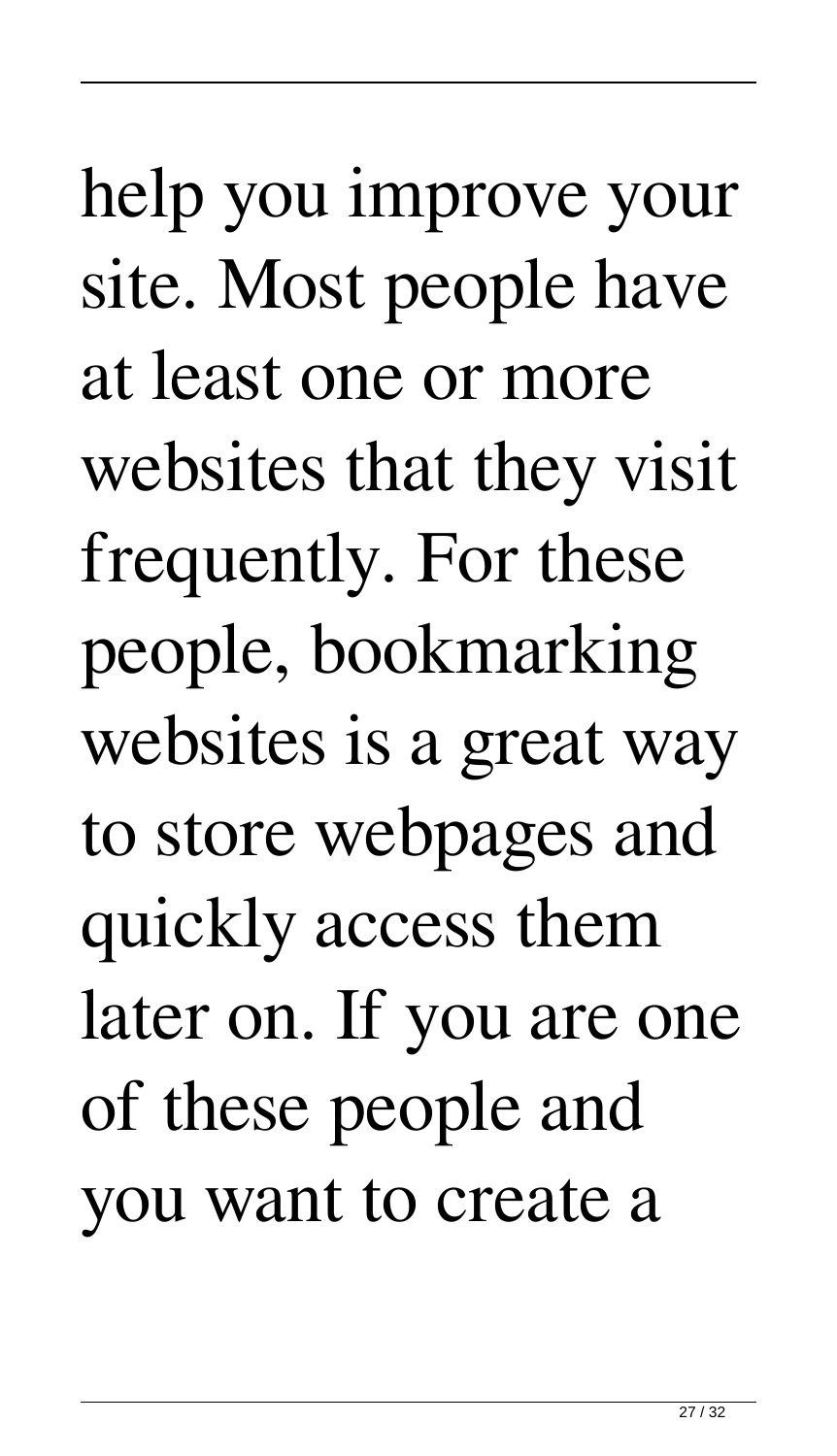new websites, stories, or any other subject 28 / 32

bookmarking website that organizes your bookmarks and allows you to quickly access them, you need to create a web page. The web page will be used to store your bookmarks... Using RSS feeds to track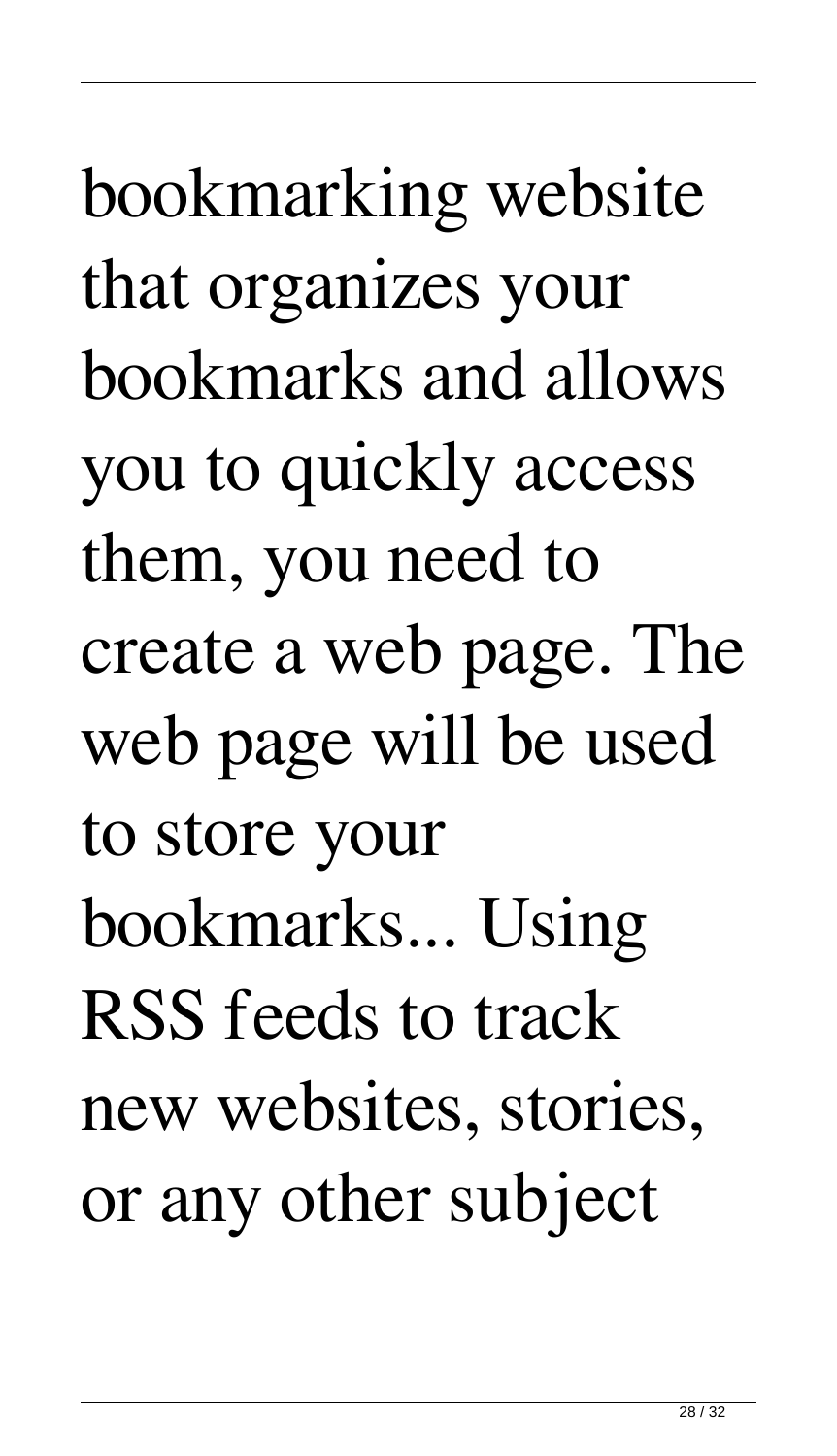that you want to keep track of is a great way to stay informed. You can use RSS feeds to track an unlimited number of RSS feeds in one website. The number of RSS feeds you can use depends on the type of feed you want to monitor. Some of the feeds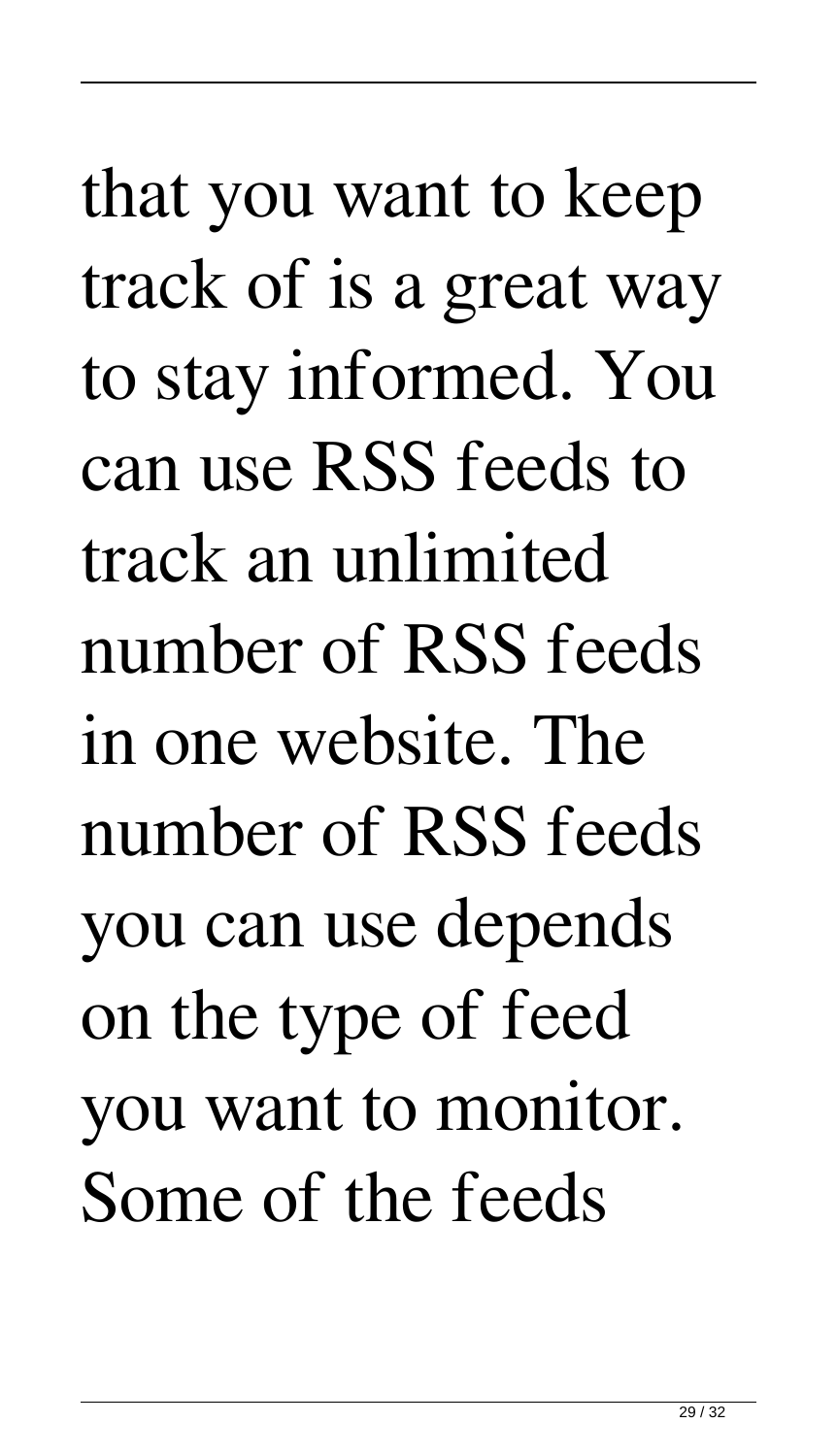# available are blogs, websites, article feeds, podcasts, email news, sports, video and audio feeds.... Bookmarking websites are a great way to organize your favorite

**What's New In YouTube Widget?**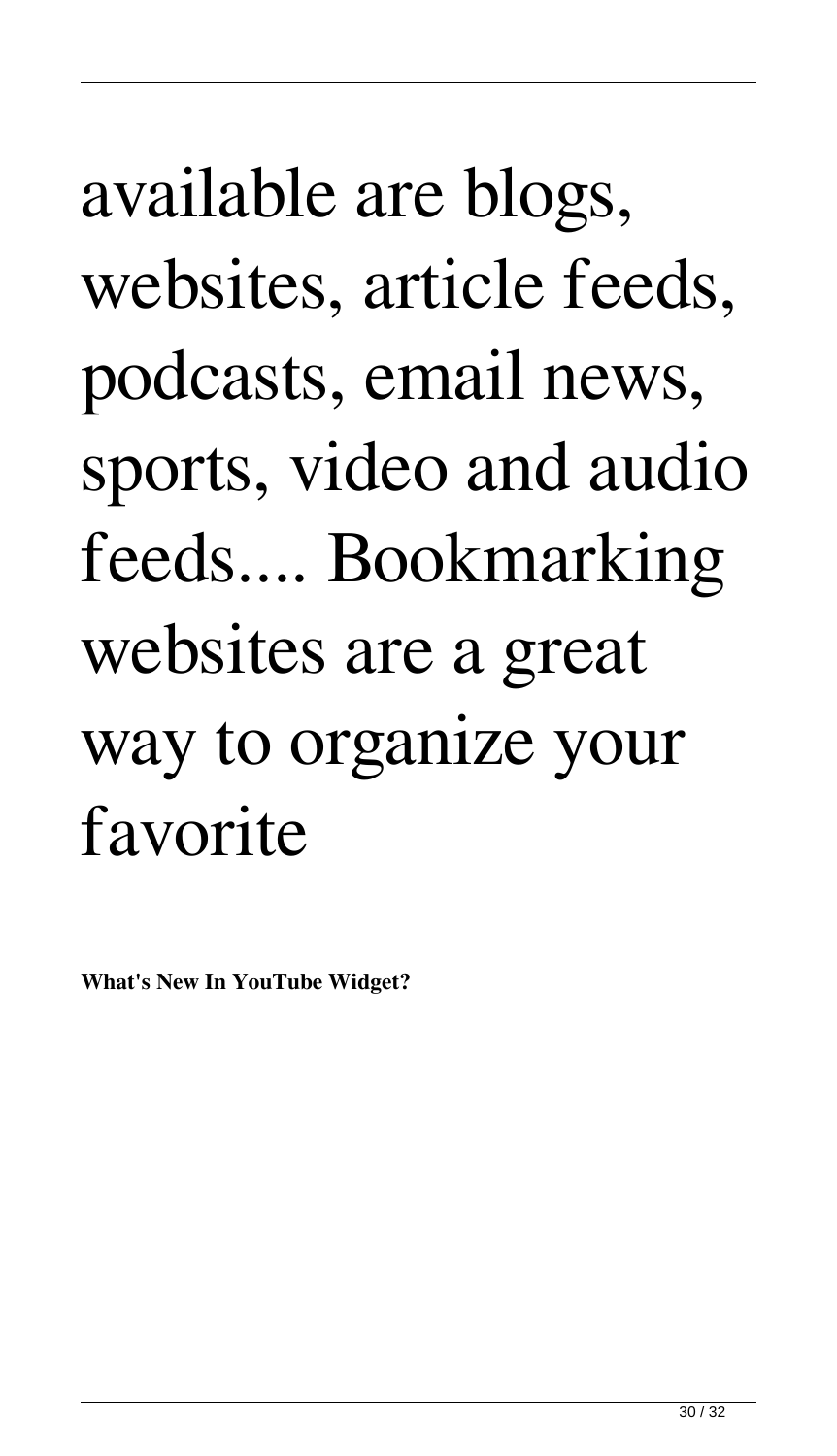**System Requirements For YouTube Widget:**

Windows 10, Windows 8.1 and Windows 7 Intel Dual Core CPU with 2.2 GHz or more RAM 3 GB or more HDD 20 GB or more Processor: Intel Core 2 Duo, Athlon 64 Processor RAM: 2 GB or more